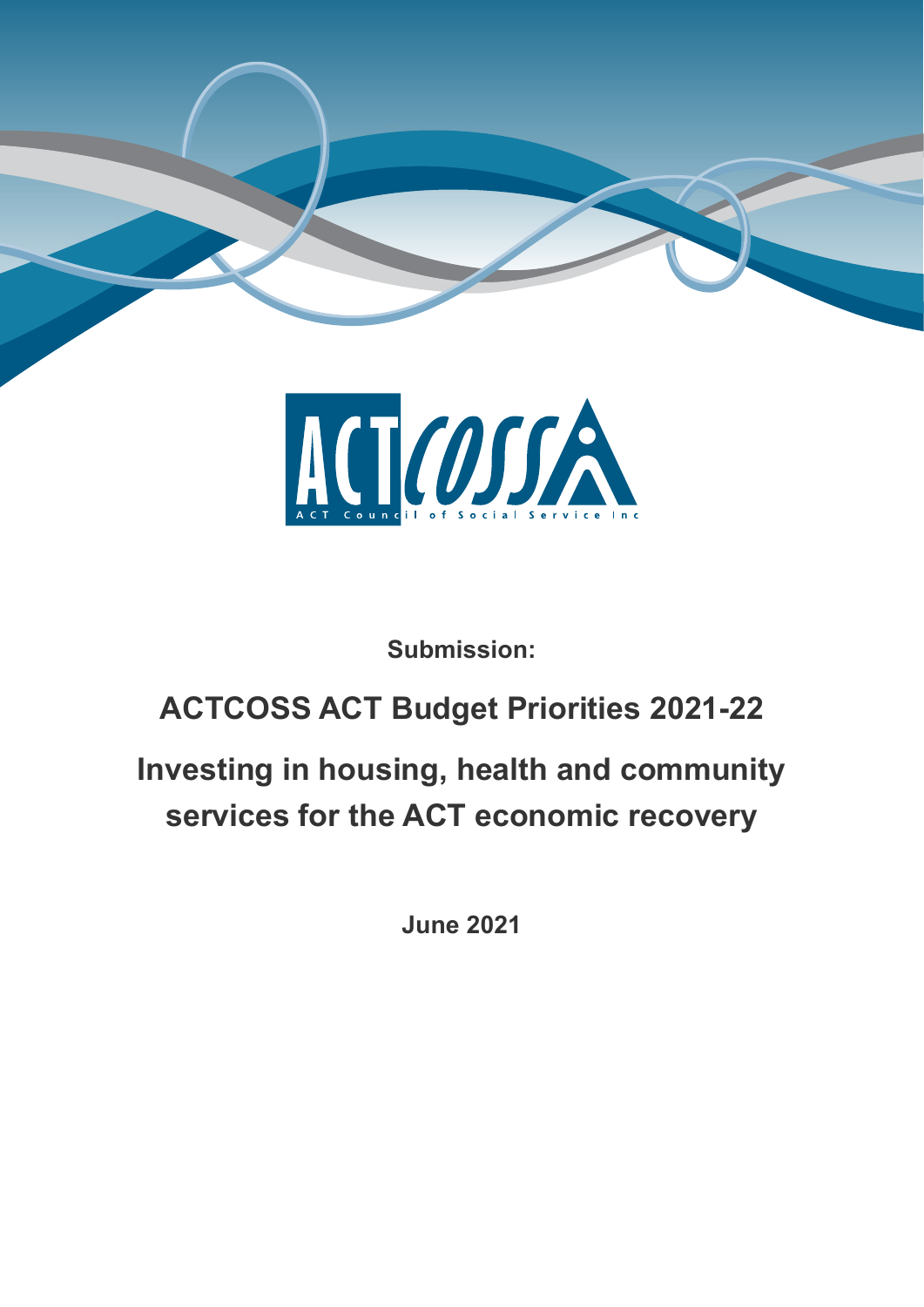### **About ACTCOSS**

ACTCOSS acknowledges Canberra has been built on the land of the Ngunnawal people. We pay respects to their Elders and recognise the strength and resilience of Aboriginal and/or Torres Strait Islander peoples. We celebrate Aboriginal and/or Torres Strait Islander cultures and ongoing contributions to the ACT community.

The ACT Council of Social Service Inc. (ACTCOSS) advocates for social justice in the ACT and represents not-for-profit community organisations.

ACTCOSS is a member of the nationwide COSS Network, made up of each of the state and territory Councils and the national body, the Australian Council of Social Service (ACOSS).

ACTCOSS's vision is for Canberra to be a just, safe and sustainable community in which everyone has the opportunity for self-determination and a fair share of resources and services.

The membership of the Council includes the majority of community-based service providers in the social welfare area, a range of community associations and networks, self-help and consumer groups and interested individuals.

ACTCOSS advises that this document may be publicly distributed, including by placing a copy on our website.

#### **Contact Details**

| Phone:   | 02 6202 7200                                          |
|----------|-------------------------------------------------------|
| Address: | Weston Community Hub, 1/6 Gritten St, Weston ACT 2611 |
| Email:   | actcoss@actcoss.org.au                                |
| Web:     | actcoss.org.au                                        |
| CEO:     | Dr Emma Campbell                                      |

June 2021

ISBN 978-1-876632-95-3 (Word docx and PDF) © Copyright ACT Council of Social Service Incorporated

This publication is copyright, apart from use by those agencies for which it has been produced. Non-profit associations and groups have permission to reproduce parts of this publication as long as the original meaning is retained and proper credit is given to the ACT Council of Social Service Inc (ACTCOSS). All other individuals and Agencies seeking to reproduce material from this publication should obtain the permission of the CEO of ACTCOSS.

An ACT Government funded initiative.

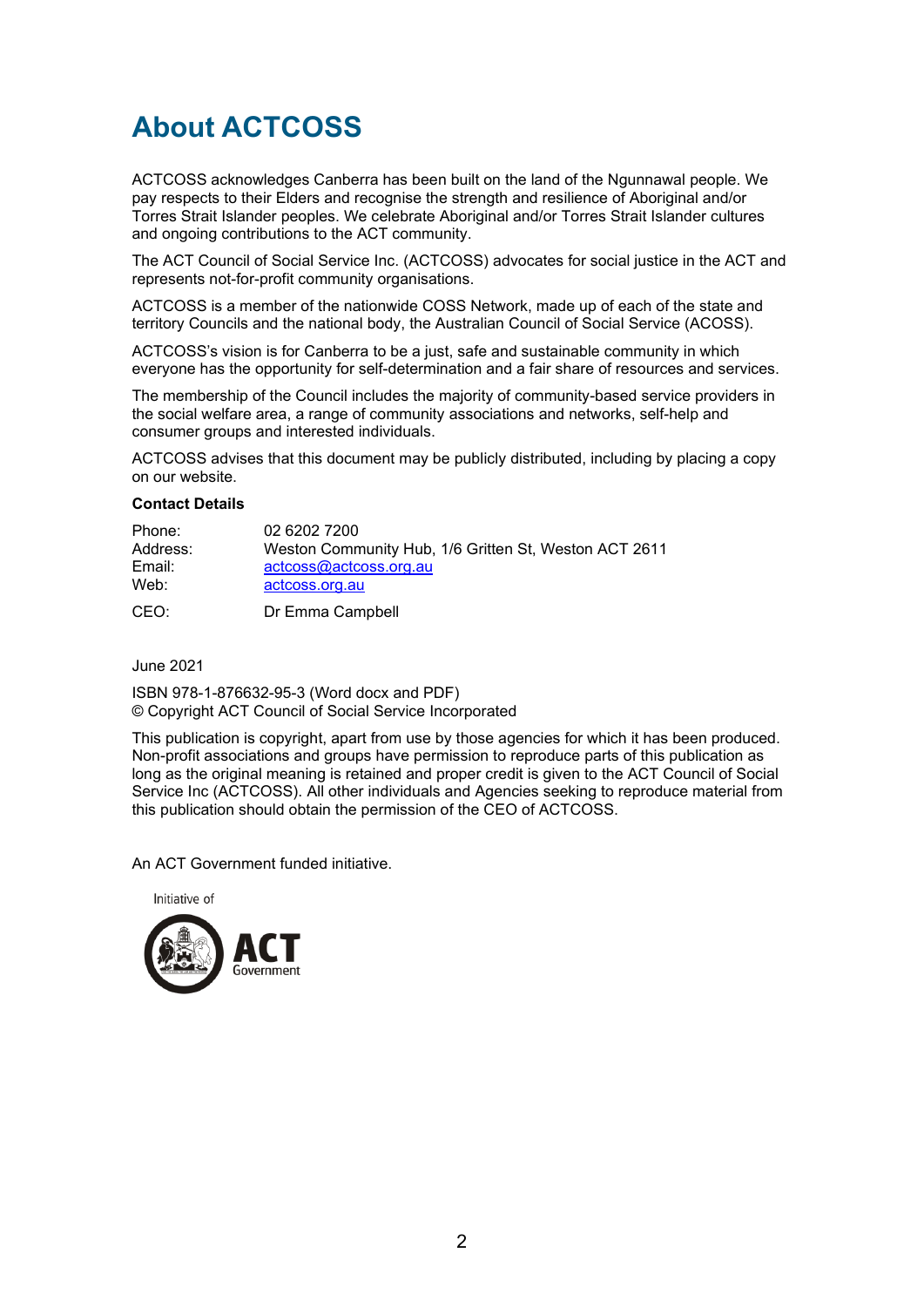## **Table of contents**

| Aboriginal and/or Torres Strait Islander self-determination 16 |  |
|----------------------------------------------------------------|--|
|                                                                |  |
|                                                                |  |
|                                                                |  |
|                                                                |  |
|                                                                |  |
|                                                                |  |
|                                                                |  |
|                                                                |  |
|                                                                |  |
|                                                                |  |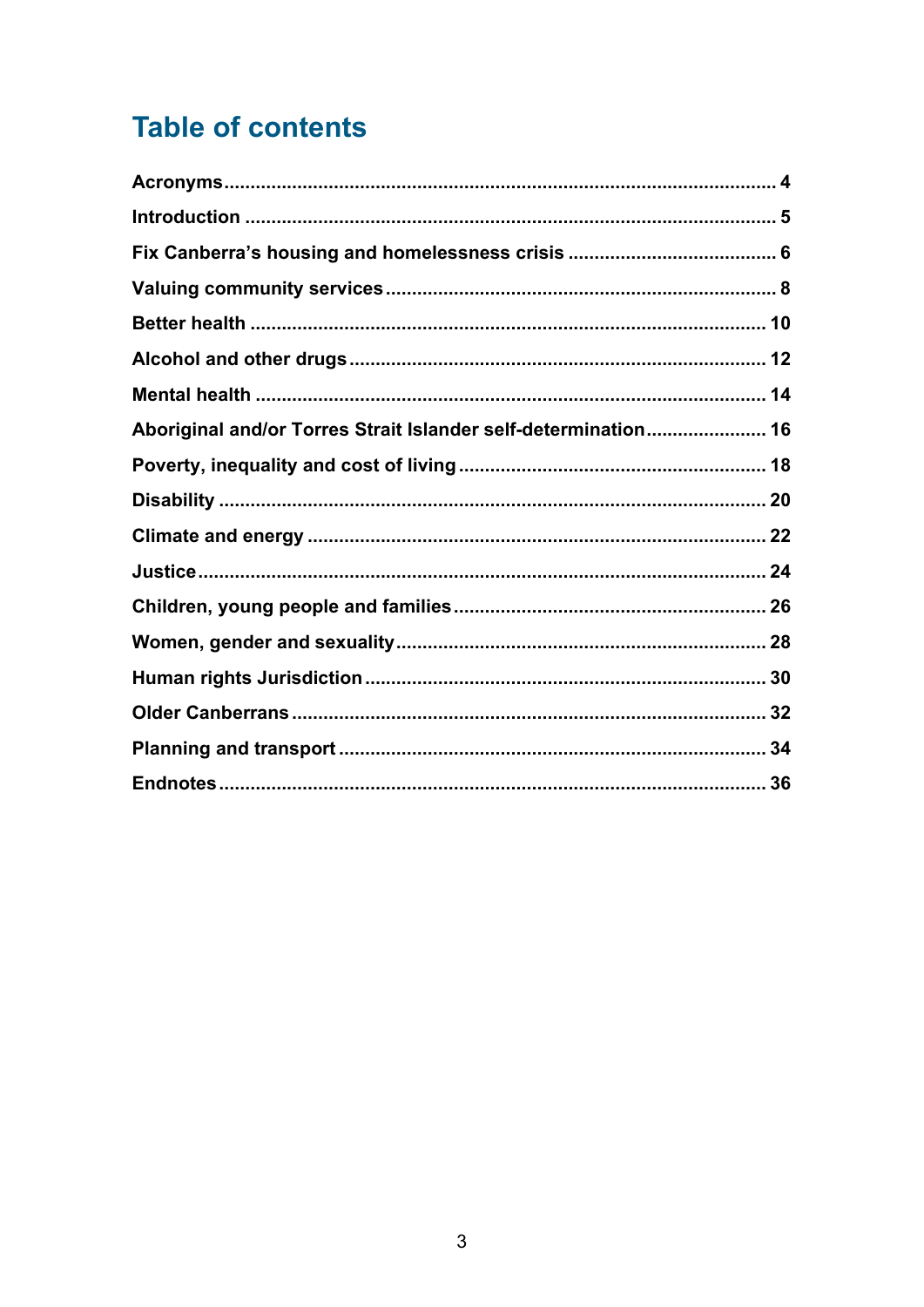### <span id="page-3-0"></span>**Acronyms**

| <b>ABS</b>     | <b>Australian Bureau of Statistics</b>                                                           |
|----------------|--------------------------------------------------------------------------------------------------|
| <b>ACAT</b>    | <b>ACT Civil and Administrative Tribunal</b>                                                     |
| <b>ACTCOSS</b> | <b>ACT Council of Social Service Inc.</b>                                                        |
| <b>AHURI</b>   | Australian Housing and Urban Research Institute                                                  |
| <b>AMC</b>     | Alexander Maconochie Centre                                                                      |
| <b>ATODA</b>   | Alcohol Tobacco and Other Drug Association ACT                                                   |
| <b>ATSIEB</b>  | Aboriginal and Torres Strait Islander Elected Body                                               |
| <b>CDNet</b>   | Community Development Network for the ACT and Region                                             |
| <b>CHPs</b>    | community housing providers                                                                      |
| <b>CASP</b>    | <b>Community Assistance and Support Program</b>                                                  |
| <b>DSP</b>     | <b>Disability Support Pension</b>                                                                |
| <b>DSS</b>     | <b>Department of Social Services</b>                                                             |
| <b>GDP</b>     | gross domestic product                                                                           |
| <b>ICT</b>     | information and communication technology                                                         |
| LGBTIQA+       | lesbian, gay, bisexual, transgender, gender diverse,<br>intersex, queer, asexual and questioning |
| <b>NDIS</b>    | <b>National Disability Insurance Scheme</b>                                                      |
| <b>OOHC</b>    | out-of-home care                                                                                 |
| <b>OPCAT</b>   | Optional Protocol to the Convention against Torture                                              |
| <b>TCC</b>     | <b>Therapeutic Care Court</b>                                                                    |
| <b>UNEC</b>    | <b>United Ngunnawal Elders Council</b>                                                           |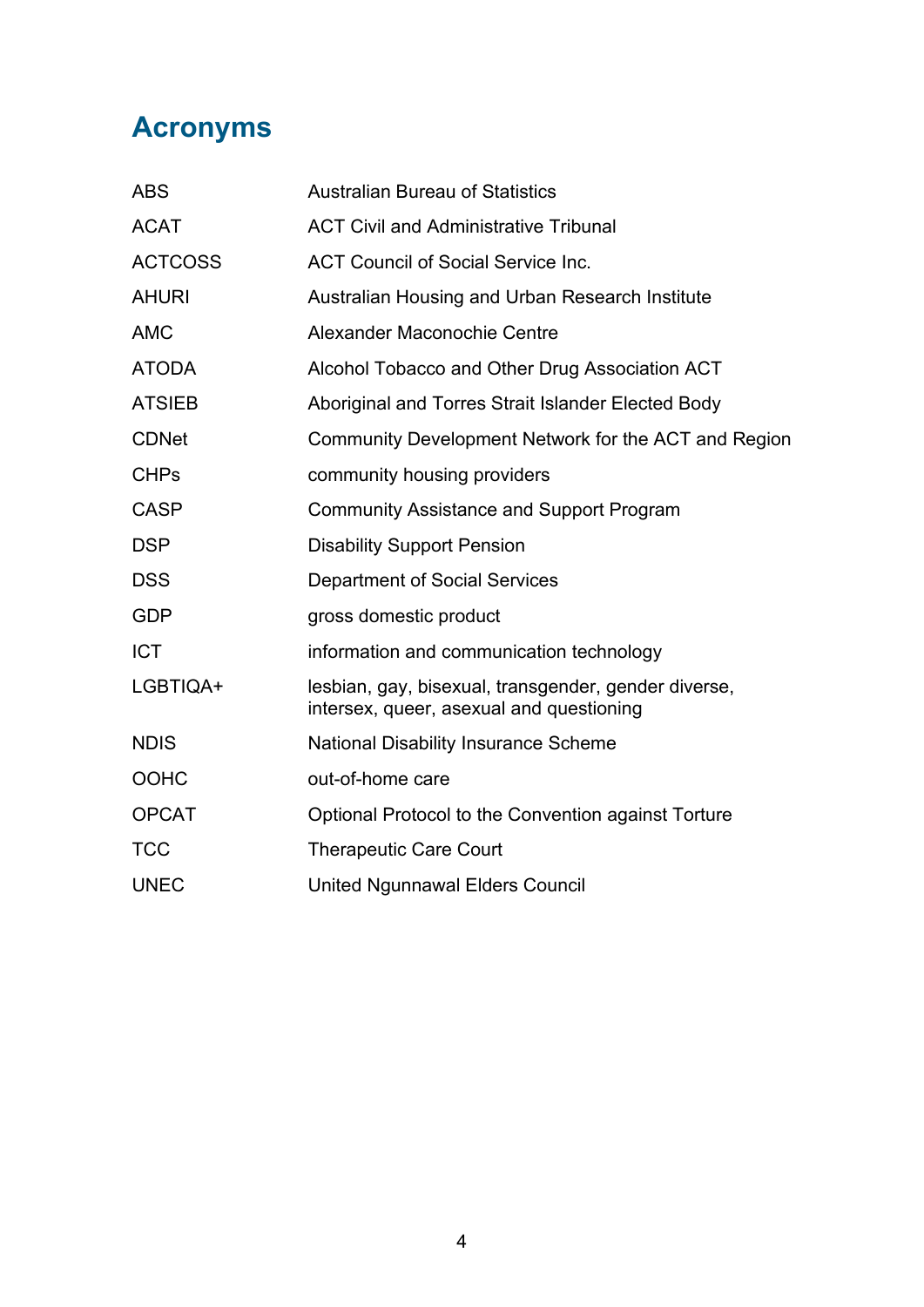### <span id="page-4-0"></span>**Introduction**

The ACT Council of Social Service (ACTCOSS) welcomes this opportunity to present community sector priorities for the 2021-22 ACT Budget. This submission has been developed through consultation with ACTCOSS members.

ACTCOSS advocates for social justice in the ACT and represents not-for-profit community organisations.

Our vision is that Canberra is a just, safe and sustainable community in which everyone has a fair share of resources and services.

While ACT has the highest median income of any jurisdiction in Australia, there is significant disadvantage. In the ACT:

- Approximately 8.6% of people (c.38,000) are living below the poverty line.<sup>[1](#page-35-1)</sup>
- Almost 40,000 people live in households that are among Australia's most disadvantaged. [2](#page-35-2)
- Over 25,000 people who live in low-income households are experiencing food stress.[3](#page-35-3)

As of March 2021, the number of Canberrans in search of work and relying on JobSeeker and Youth Allowance was 11,311, an increase of almost 60% compared to pre-COVID-19 levels.[4](#page-35-4)

However, community sector organisations remain underfunded. In the coming financial year, community sector wages will increase by 2.5%; ACT Government rents by up to 3%; long service leave contributions from 1.2% to 1.6%; and compulsory superannuation contributions from 9.5% to 10%.

#### **Yet, the expected indexation for ACT Government funding to the health and community service sector is only 1.75%.**

And still, other costs increase as a result of service adaptations to COVID-19 and growing demand.

And so, to achieve a just and fair Canberra, the 2021-22 ACT Budget must work towards:

- A sustainable recovery from the social, health and economic shock of COVID-19.
- Adequate funding for community sector organisations.
- Addressing the ACT's ongoing housing crisis.
- Reducing inequality and supporting increased numbers of Canberrans receiving income support.
- Improving outcomes for Aboriginal and/or Torres Strait Islander peoples.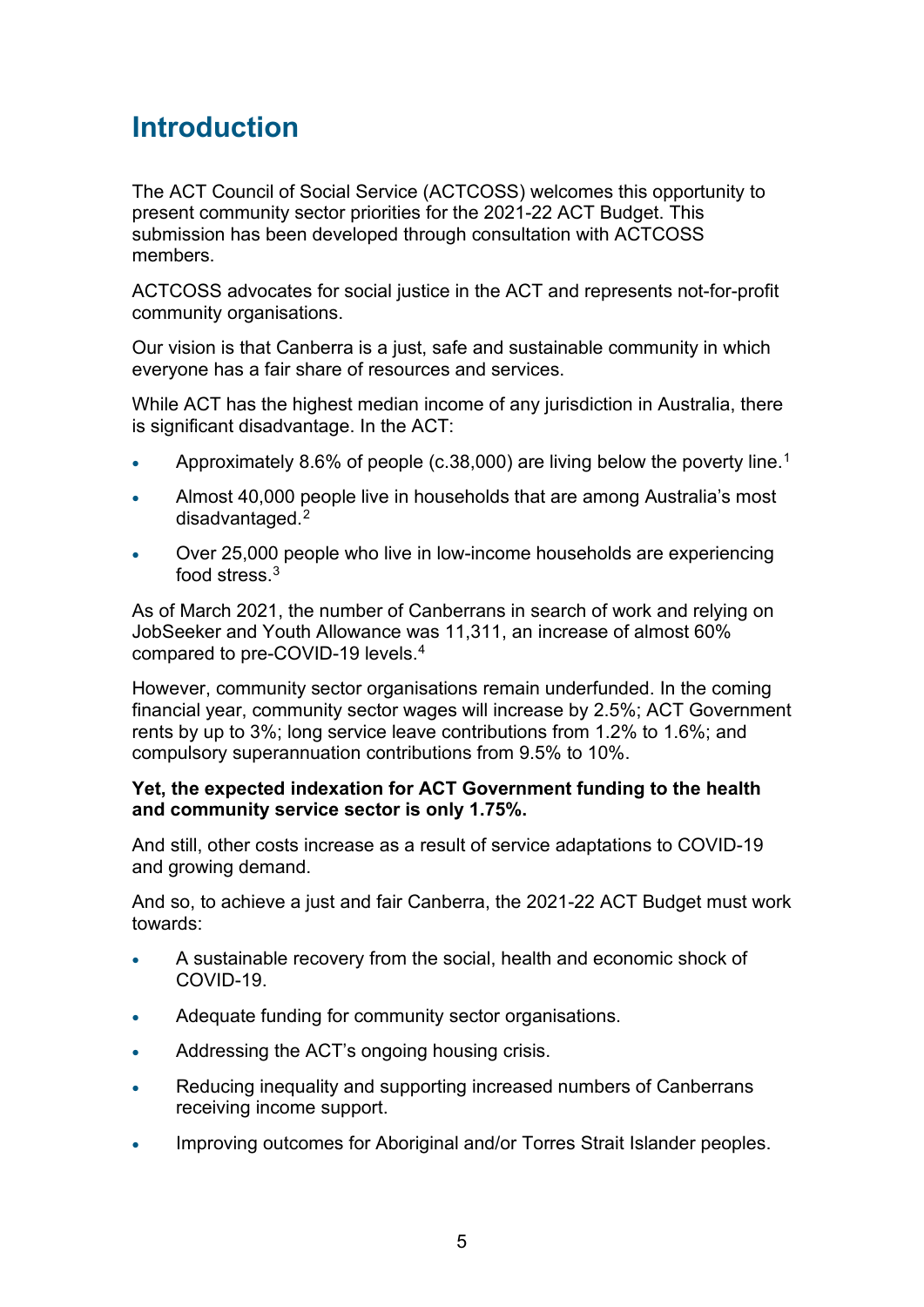### <span id="page-5-0"></span>**Fix Canberra's housing and homelessness crisis**

- ACT has a shortfall of around 3,100 social housing dwellings. $^5$  $^5$
- 1[6](#page-35-6)00 people are homeless in the ACT. $6$
- For every \$1 million of public investment in social housing, gross domestic product (GDP) is boosted by  $$1.3\mathrm{m}.7$  $$1.3\mathrm{m}.7$
- Canberrans face a 3.8 year wait for a standard public housing property. [8](#page-35-8)
- The ACT has the highest rate of rental stress among lower income private rental households at 73%. [9](#page-35-9)
- In the ACT one in 10 young people had couch surfed and 2.6% had lived without a fixed address. [10](#page-35-10)
- Housing stress and homelessness in the ACT disproportionately impacts older women, the LGBTIQA+ community, Aboriginal and/or Torres Strait Islander peoples and young people. [11](#page-35-11)
- Virtually zero private rental properties on the market in the ACT are affordable to people on the Disability Support Pension (DSP), JobSeeker or Youth Allowance. [12](#page-35-12)
- Fulfill commitments under the Parliamentary and Governing Agreement as they relate to housing and homelessness.
- Enact a Right to Housing in the ACT in alignment with international Human Rights Frameworks.
- Commit to full delivery and continuing regular community oversight of the ACT Housing Strategy, including funding for a fully independent, staged 8 year process, and outcome and impact evaluation of the ACT Housing Strategy to commence in 2022.
- Develop an additional action under the goal 3 of the ACT Housing Strategy aimed at achieving minimum energy efficiency standards in all social housing and report annually on progress against this – to provide a baseline against which to measure progress, the ACT Government should fund an energy efficiency audit of all social housing stock in the ACT to identify which properties currently meet or exceed minimum standards and which do not.
- Achieve target of 15% of *effective* land transfers under the Land Release Program for the supply of public, community and affordable homes.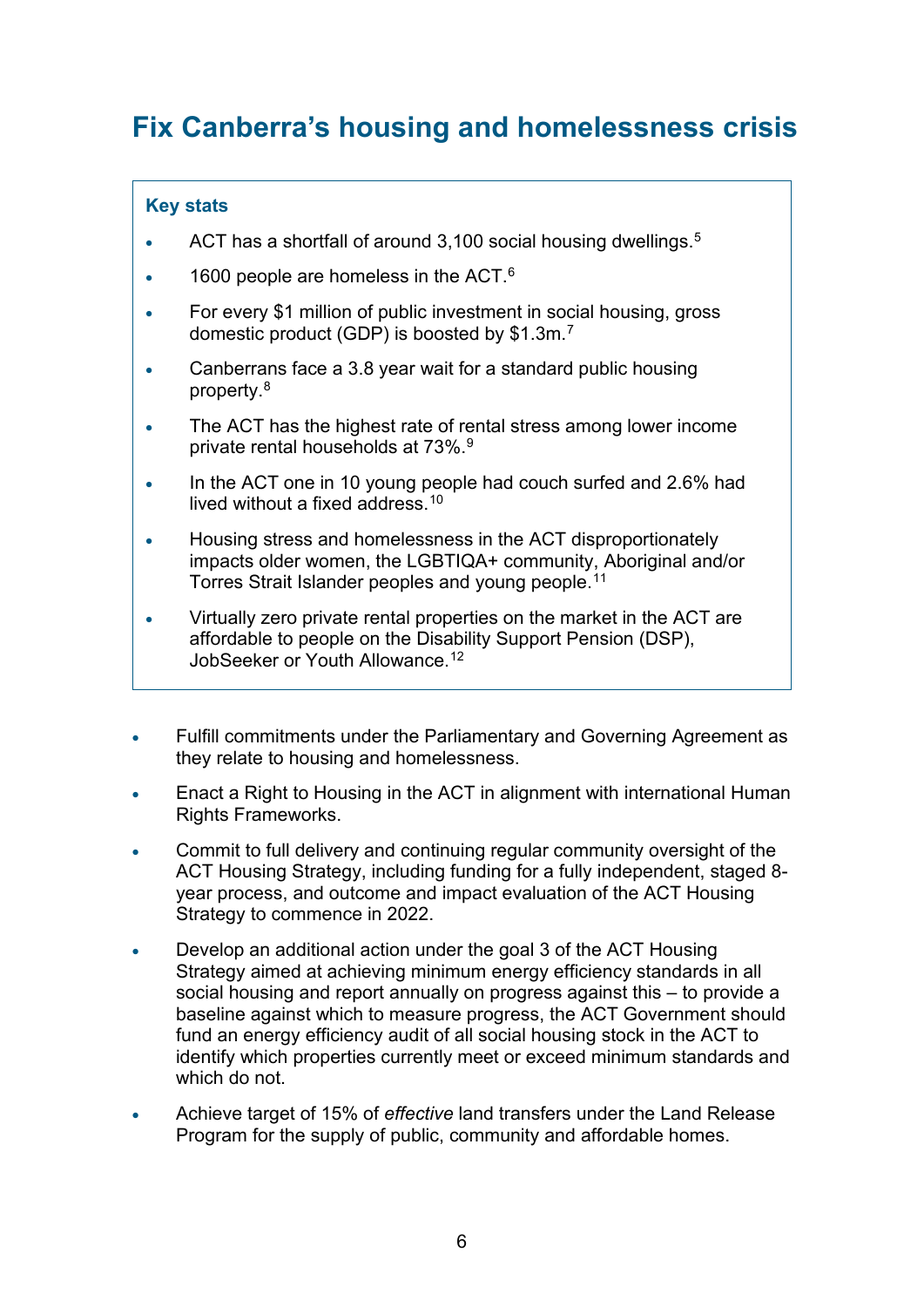- Empower community housing providers (CHPs) to address shortfall of around 3,000 affordable homes through access to affordable land; rezoning to allow development by CHPs; and rates exemptions for CHPs.
- Enact permanent Land Tax Exemption for properties leased through registered community housing providers.
- Increase investment in maintenance of public housing stock and improvements to handling of complaints from ACT Housing tenants.
- Strengthen the ACT *Residential Tenancy Act 1997* to provide increased protections for renters.
- Implement long-term housing solutions for detainees leaving the Alexander Maconochie Centre (AMC).
- Exceed the new provisions in the National Construction Code that require all new housing to built to Silver level.
- Re-establish and fund an advocacy voice for tenants in the ACT.
- Develop an Indigenous Housing Strategy for the ACT including a pathway to a community-controlled Aboriginal housing organisation.
- Improve housing responses for LGBTIQA+ Canberrans including: a LGBTIQA+ housing strategy; a trauma-informed LGBTIQA+ homelessness and housing support service; adoption of the *LGBTIQ+ Inclusive Practice Guide for Housing and Homelessness Sectors in Australia* (2020); and provide funding and support for ongoing LGBTIQA+ awareness training to housing and homelessness services.
- Fully fund a specialist youth homelessness service.
- Provide ongoing funding for in-house mental health and social supports within homelessness and community housing services.
- Fund human rights compliant mental health specific supported housing.
- Extend funding for hoarding assistance services.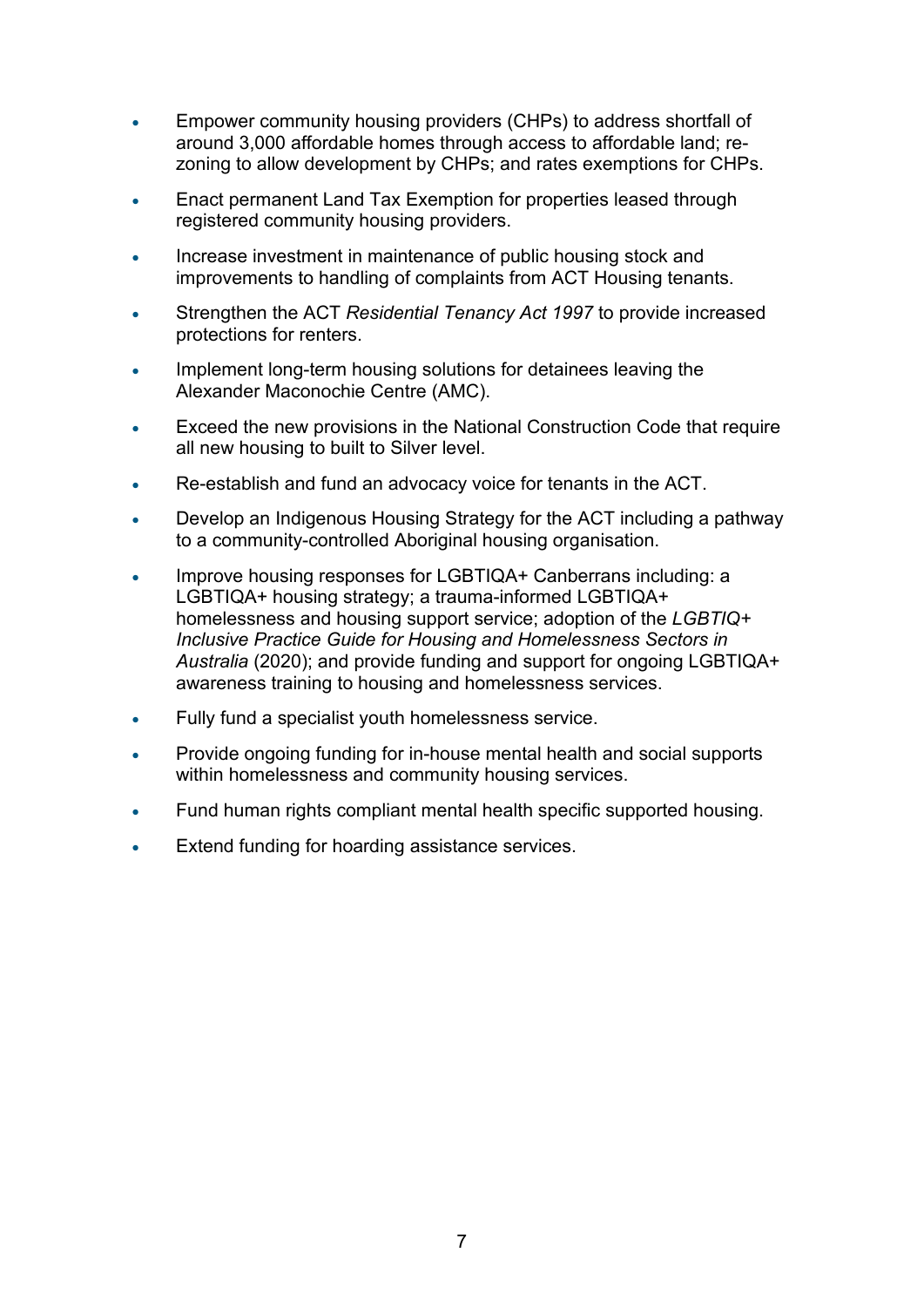### <span id="page-7-0"></span>**Valuing community services**

- $\bullet$  Canberra is ageing but also the number of births is increasing.  $^{13}$  $^{13}$  $^{13}$ Income disparity is widening and cost of living is increasing. [14](#page-35-14)
- Australia's gender pay gap currently sits at 13.4%.<sup>[15](#page-35-15)</sup> Around 80% of the industry workforce are women. [16](#page-35-16)
- 1% of GDP invested in care work increases direct, indirect and induced employment by 1.7% (vs. 0.9% for construction). [17](#page-35-17)
- Through investment and other supports, recognise the direct role played by the community services sector in helping the ACT Government to achieve positive outcomes for all Canberrans.
- Through investment and other supports, recognise the economic value of the health and community services sector to the economic recovery and growth of the ACT economy.
- Respond to immediate funding gaps in mental health, community legal services, housing and homelessness services, peer lead organisations and disability advocacy.
- Provide adequate indexation increases to funding agreements in light of significant growth in demand as well as wages, rents and other costs of delivering services including but not limited to the Superannuation Guarantee rate increase and ACT Long Service Leave contribution increase.
- Implement the outcomes of the ['true cost of service delivery'](https://www.actcoss.org.au/sites/default/files/public/documents/ServiceCostingProjectBrief-20210528.pdf) project.
- Commit to funding the cost of a renegotiated ACT Community Sector Multiple Enterprise Agreement on wages and conditions for community services workers.
- In partnership with the health and community sector, implement a key worker strategy to develop, attract and retain a professional, appropriately remunerated community sector workforce.
- Urgently respond to the community sector's request for information on the commissioning and procurement process outlined in its [position paper](https://www.actcoss.org.au/sites/default/files/public/publications/2021-position-statement-Commissioning-and-Procurement.pdf) with a list of questions and concerns that require a response.
- As part of the commissioning, process work with the community sector to design and implement methodologically sound needs analyses to understand changes to demand for community services in the ACT.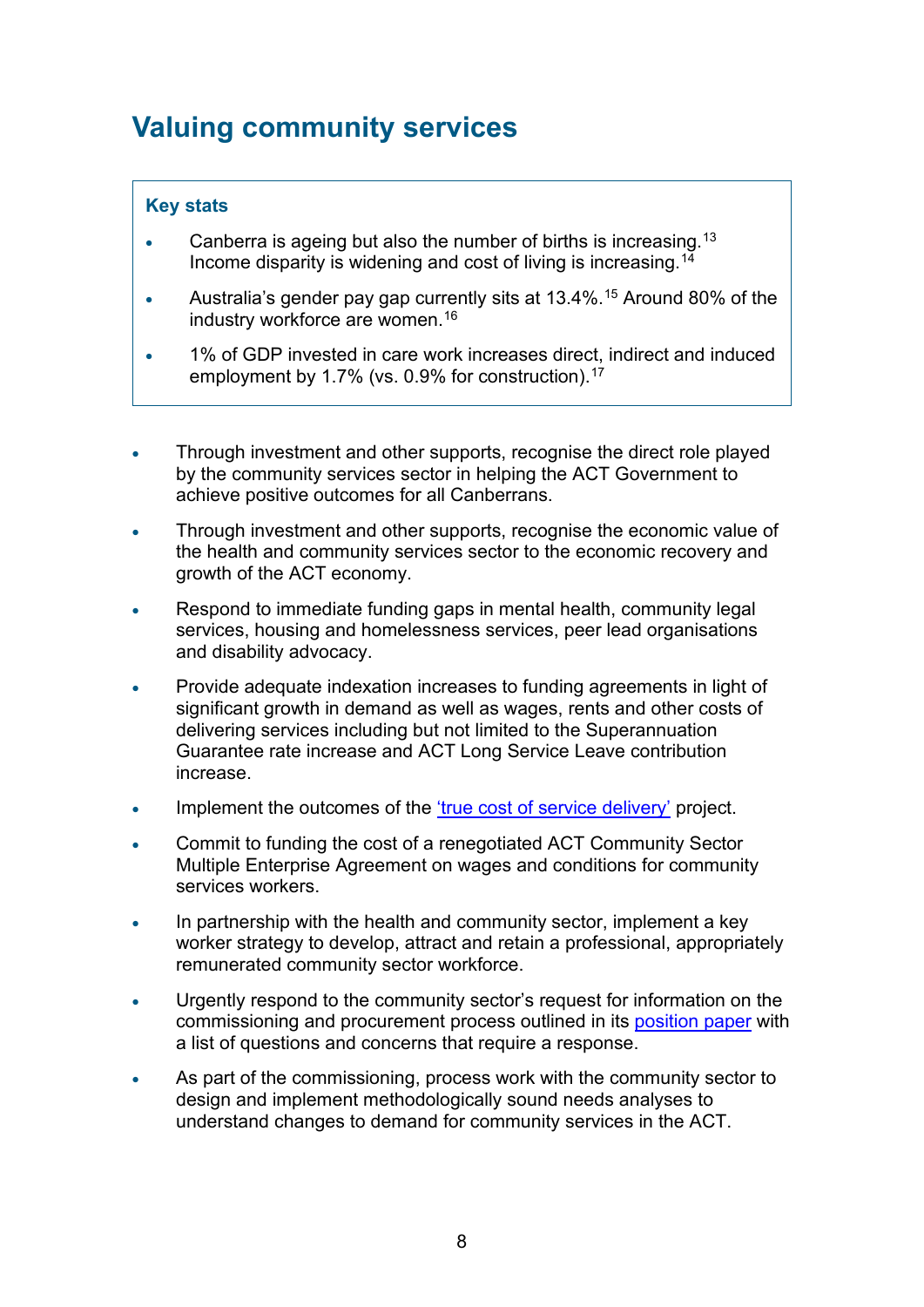- Support capital investments including zero emissions vehicles and information and communication technology (ICT) infrastructure for the community sector.
- Appropriately fund Aboriginal and/or Torres Strait Islander-led services and support community-controlled approaches in other sectors.
- Renew the commitment to the **ACT Social Compact and realise that** commitment in the way ACT Government consults, contracts and relates to the community sector.
- Ensure proper resourcing of all strategies, such as the Carers Strategy, and fund the implementation of new legislation such as the Crimes (Offences Against Vulnerable People) Legislation Amendment Bill 2020.
- Commit to properly fund peaks and organisations representing community voices as a critical institutional component of our democracy.
- Reform the ACT's Portable Long Service Leave Scheme to extend to all community service organisations, including peaks.
- Deliver commitments in the Parliamentary and Governing Agreement for the ACT in relation to community services.
- Fund community sector agencies to manage environmental and energy transitions including transition to electric vehicles.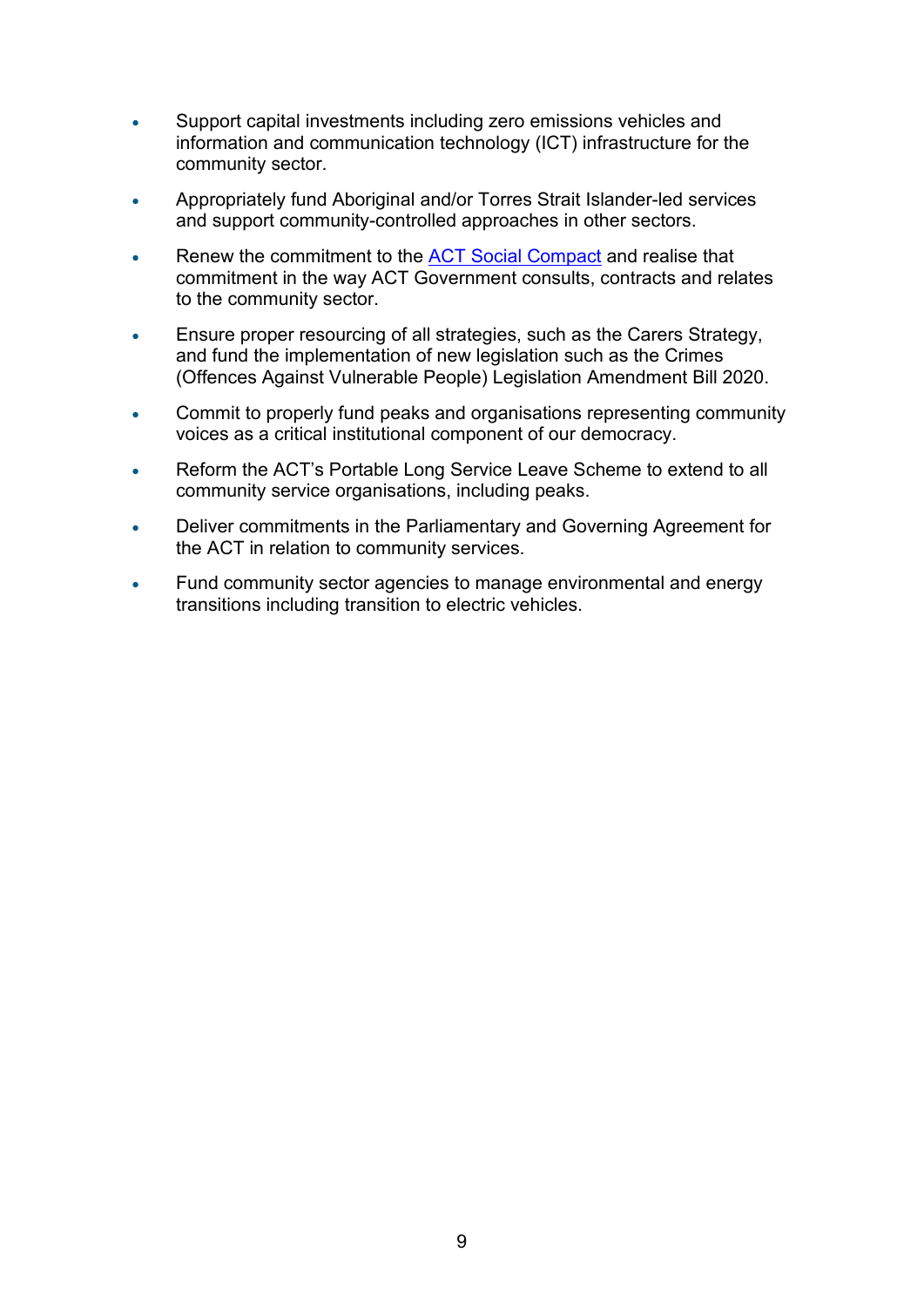### <span id="page-9-0"></span>**Better health**

- In 2019-20, 6.9% of ACT patients waited more than 365 days for surgery (National 2.8%; NSW 3.6%)[.18](#page-35-18)
- As of 30 June 2020, there were about 3,700 children under 16 waiting for an initial appointment with a specialist.<sup>[19](#page-35-19)</sup>
- Median wait times for a child to get a dermatology appointment were as long as four years, while for some urology patients it was more than three years. $20$
- Commit to a real increase in spending on frontline ACT Government and community health services to raise ACT service standards up to those of other jurisdictions.
- Implement key worker strategies to attract and retain health workers in partnership with the community sector where there are shared workforce goals.
- Implement multiyear funding for the co-design and implementation of the Disability Health Strategy.
- Invest in services to improve health outcomes for Aboriginal and/or Torres Strait Islander peoples in the ACT.
- Fund the implementation of the Review of Maternity Services in the ACT recommendations.
- Undertake a scoping study for the creation of a perinatal wellbeing hub as per the ACT Greens election commitment.
- Fully implement the Palliative Care ACT Strategic Plan 2017-2020 including: increased support for in-home palliative care; a palliative care ward at the Canberra Hospital; and a patient navigator service.
- Invest in training and other programs to ensure that public health services are safe and inclusive for people from migrant and refugee backgrounds, LGBTIQA+ Canberrans and people with disability.
- Increase investment in sexual and reproductive health services including free, community-based testing for vulnerable communities.
- Support holistic approaches to pain support including hydrotherapy and ongoing funding for a pain management clinic.
- Invest in trauma-informed practice and service design training for government and non-government workers including in the health system.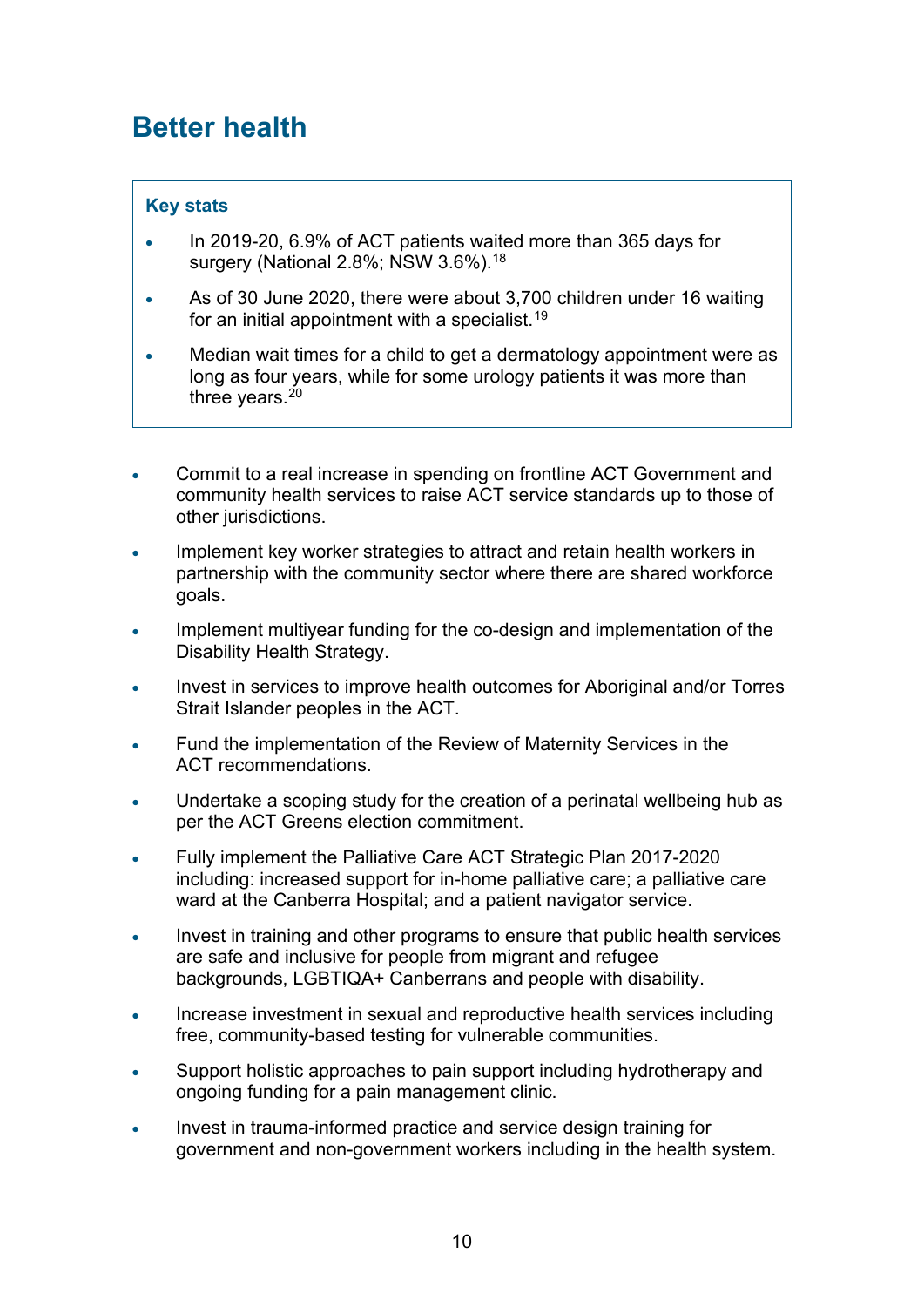- Ensure co-design and adequate resourcing of integrated care models which increase collaboration between the various health sectors and community services to provide holistic and comprehensive care to people with chronic health conditions.
- Increase women's access to health services by meeting their needs for transport, safety and affordable and accessible health care.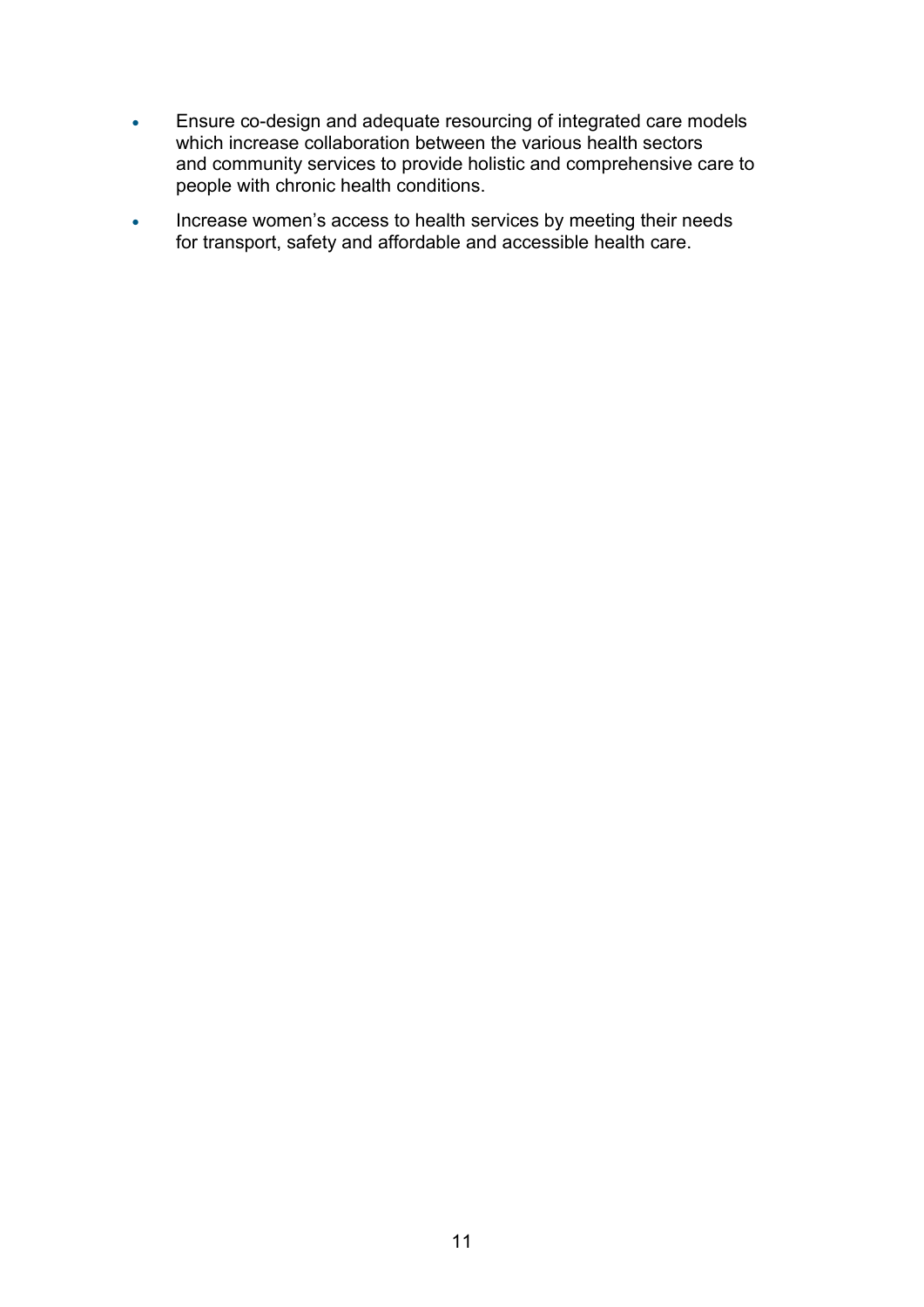### <span id="page-11-0"></span>**Alcohol and other drugs**

- Modelling shows that alcohol and other drug (AOD) treatment and harm reduction are a good investment. For every \$1 invested in AOD treatment, society gains \$7. [21](#page-36-0)
- According to a 2018 [ATODA](http://www.atoda.org.au/) survey, people accessing ACT AOD services reported:
	- reduced substance use (75% of people receiving services)
	- improved general health (81%)
	- improved mental health (73%)
	- reduced experience of AOD related harms, including reduced involvement in crime (80%)
	- improved knowledge of preventing transmission of blood-borne viruses (78%).[22](#page-36-1)
- Of Indigenous people in Australia, Aboriginal and/or Torres Strait Islander people in the ACT were the most likely to report substance use  $(41\%)$ .<sup>[23](#page-36-2)</sup> The rate per capita of unintentional drug-related deaths is three times higher for Indigenous people than for non-Indigenous Australians[.24](#page-36-3)
- Almost a third of detainees (32.9%) think that drug programs at the Alexander Maconochie Centre are not helpful for addressing drug problems.[25](#page-36-4) More than four in five detainees (81.6%) find it difficult to get general medical services when needed, and even more (86.1%) find it difficult to access specialist services. $26$  Almost three quarters (71.7%) cannot access psychological services, even though such services are crucial to addressing drug related harms and dependence.<sup>[27](#page-36-6)</sup>
- Develop an ACT Alcohol, Tobacco and Other Drug Strategy with an accompanying Action Plan.
- Fund the AOD treatment sector to double its capacity.
- Fix legislative barriers to enable the diversion of Canberrans away from the justice system and towards support including the decriminalising of small amounts of select drugs for personal use.
- Conduct a comprehensive audit of residential rehabilitation infrastructure to inform decision making and planning to make it fit for purpose now and into the future.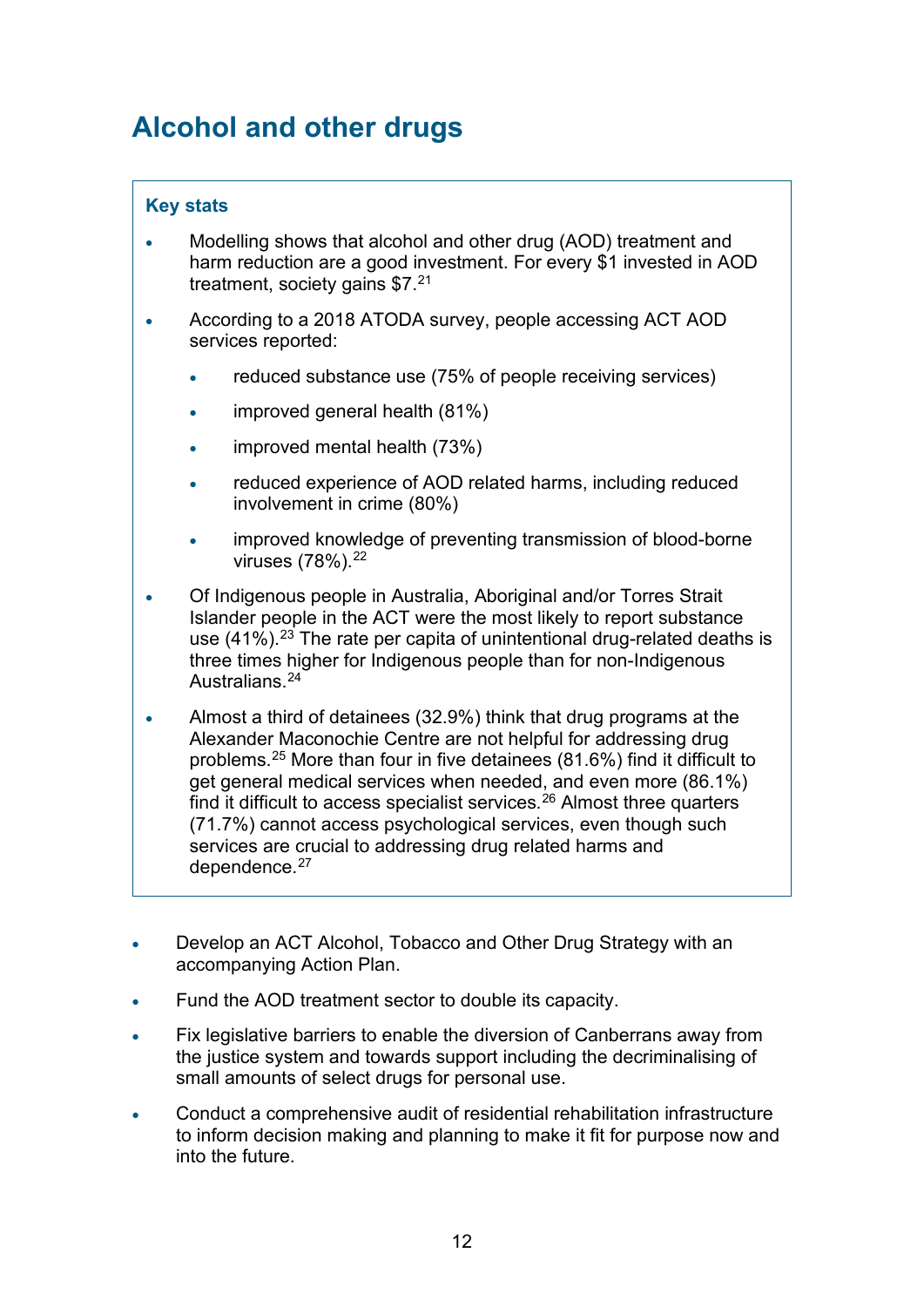- Establish and fund an Aboriginal community-controlled residential rehabilitation facility.
- Enable better access to the AMC for the AOD sector, including peer support services, specialist services and psychological services.
- Establish and fund a nurse or peer-led supervised drug consumption site.
- Urgently continue and expand funding for the Drug and Alcohol Sentencing List budget appropriately for the true cost of service delivery, and fund AOD service participation in the Therapeutic Care Court (TCC).
- Introduce permanent pill testing at all ACT festivals through additional funding.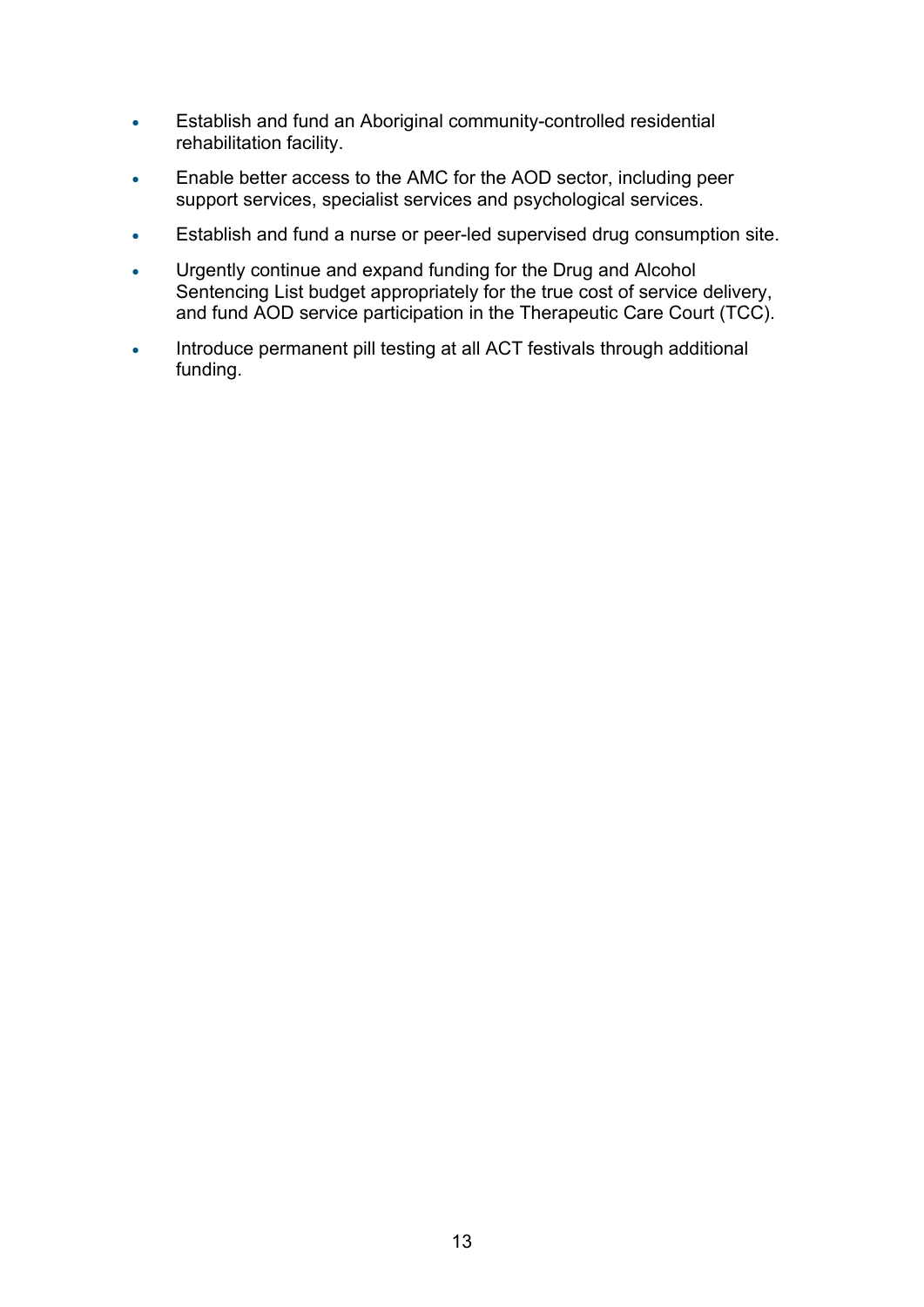### <span id="page-13-0"></span>**Mental health**

- In 2019, the number of ACT residents reporting no mental health conditions fell to the lowest level since 2007-08 (72.4%).<sup>[28](#page-36-7)</sup>
- In 2019, the proportion of adults in the ACT reporting that they had been told by a doctor in the past 12 months that they had anxiety (17.1%), depression (15%) and/or stress-related problems (14.5%) all rose to their highest level since 2007-08. [29](#page-36-8)
- 1 in 5 mothers and 1 in 10 fathers experience perinatal anxieties. This costs \$7.3 billion over the child's lifetime.[30](#page-36-9)
- Commit to a significant package of mental health investments to build a robust mental health sector that reflects Canberra's diversity, prioritising early intervention and sub-acute mental health services including:
	- Significant investment in not-for-profit mental health and wellbeing services as part of prioritising early intervention and prevention.
	- Increased culturally safe and appropriate mental health support for Aboriginal and/or Torres Strait Islander people/communities.
	- Investment in improved mental health services for people with intellectual disability and autism spectrum disorder in the ACT, including early diagnosis/intervention.
	- A permanent Recovery College for the ACT.
	- Adequate funding for LGBTIQA+ mental health support including increased access to psychosocial and peer support and family therapy/support services that respond to the specific needs of LGBTIQ+ families.
	- Funding in community services to prevent acute presentations. Investment in a mental health respite facility.
	- Funding for in house psychotherapy services in community housing and homelessness settings
	- Community-based mental health peer worker expansion and adequate renumeration and recognition.
	- Increased services for people with moderate to severe mental ill health – a group for whom there are not currently enough supports available, resulting in increased pressure on acute services.
	- Mental health workforce strategy for all ACT mental health services.
	- Address socioeconomic determinants of mental health.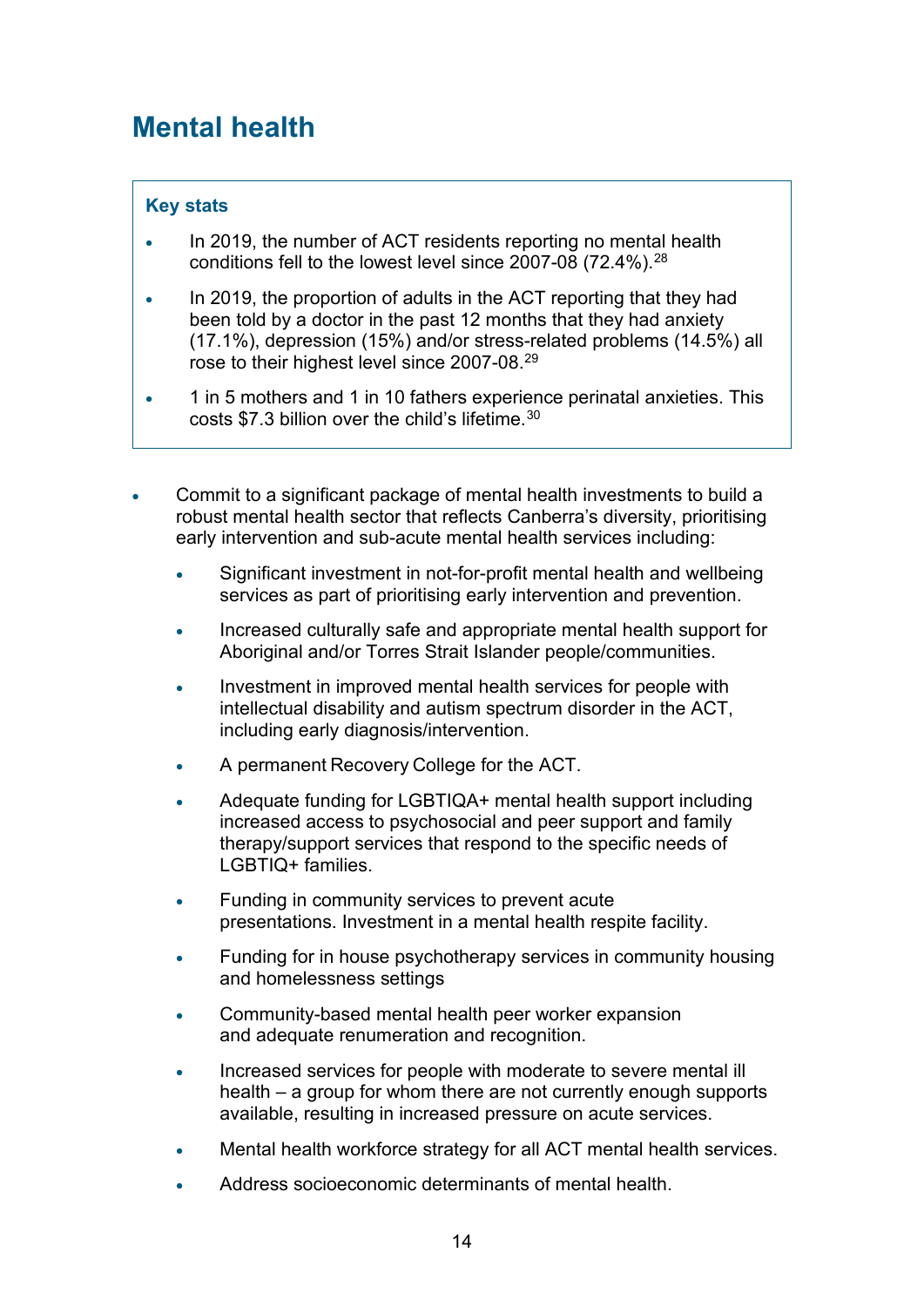- Immediately establishing a minimum of three public mother/baby inpatient mental health units.
- Support for families' mental health on the road to recovery from COVID-19.
- Continued and adequate funding for suicide prevention services.
- Funding for investment in mental health supports for children particularly early intervention mental health with flexible outreach for children aged 8 to12 years.
- Trauma-informed care across the ACT Government especially in any circumstances that might use restraints.
- Older persons' mental health strategy must ensure that services and supports are adequately funded to deliver staffing and training.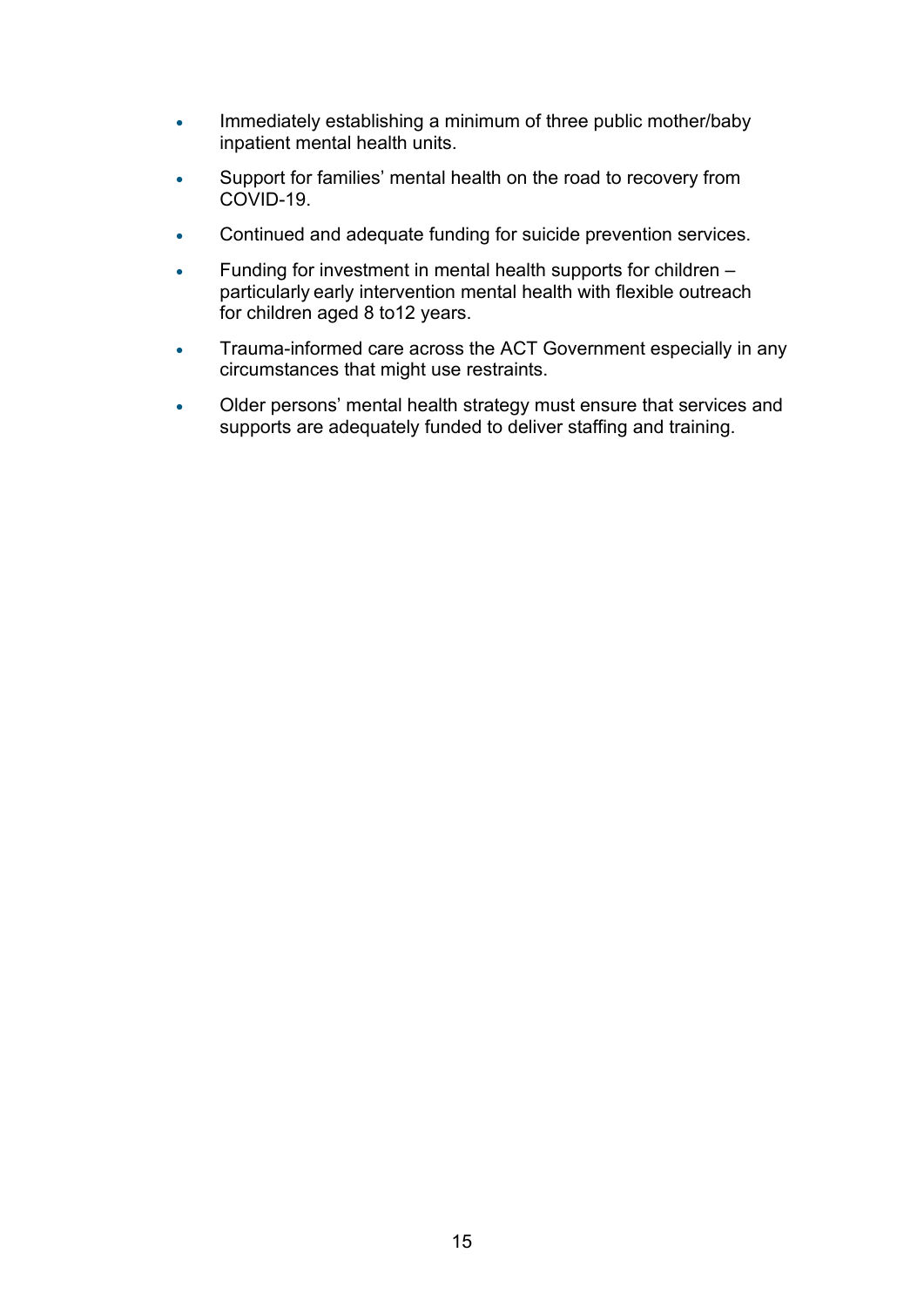### <span id="page-15-0"></span>**Aboriginal and/or Torres Strait Islander self-determination**

- Aboriginal and/or Torres Strait Islander peoples in the ACT in 2017- 18 are clients of specialist homelessness services at a rate of 817.7 per 10,000 people, compared to non-Aboriginal and/or Torres Strait Islander people, who are clients at a rate of 78.7 per 10,000 people.<sup>[31](#page-36-10)</sup>
- Despite making up only 1.9% of the ACT population, Aboriginal and/or Torres Strait Islander people make up over a quarter (25.8%) of the AMC prison population. [32](#page-36-11) Between 2019 and 2020, Aboriginal and/or Torres Strait Islander detainees in the AMC increased by 12%. [33](#page-36-12)
- Aboriginal and/or Torres Strait Islander young people are incarcerated at 18 times the rate of non-Indigenous children in the ACT. $^{\rm 34}$  $^{\rm 34}$  $^{\rm 34}$
- As at 30 June 2020, 213 (30%) of 699 children aged 0-17 in out-ofhome care (OOHC) in the ACT were Aboriginal and/or Torres Strait Islander children. [35](#page-36-14) The rate for Indigenous children in OOHC in the ACT was 72.3 per 1,000 children aged 0-17, which was 14 times the rate for non-Indigenous children (5.2 per 1,000 children).<sup>[36](#page-36-15)</sup> This was also higher than the national rate for Aboriginal and/or Torres Strait Islander children which is 56.3 per 1,000 children. [37](#page-36-16)
- ACTCOSS calls on the ACT Government to consult and co-design with the Ngunnawal people and all Aboriginal and/or Torres Strait Islander people in the ACT on policies to ensure a just and fair Canberra, including:
	- Delivering promises in the Parliamentary and Government Agreement for Aboriginal and/or Torres Strait Islander people.
	- Developing an Aboriginal and/or Torres Strait Islander Housing Strategy for the ACT including a pathway to a community-controlled Aboriginal housing organisation.
	- Support and investment in Aboriginal community-controlled organisations to deliver fully funded community services.
	- Address the overrepresentation of Aboriginal children in out-of-home care including the implementation of all 28 recommendations from Our Booris, Our Way Steering Committee to improve the systemic failures for Aboriginal and/or Torres Strait Islander children involved with child protection in the ACT.
	- Address the overrepresentation of Aboriginal and/or Torres Strait Islander people in the prison and the underlying cause of justice interactions including systemic racism, poverty and intergenerational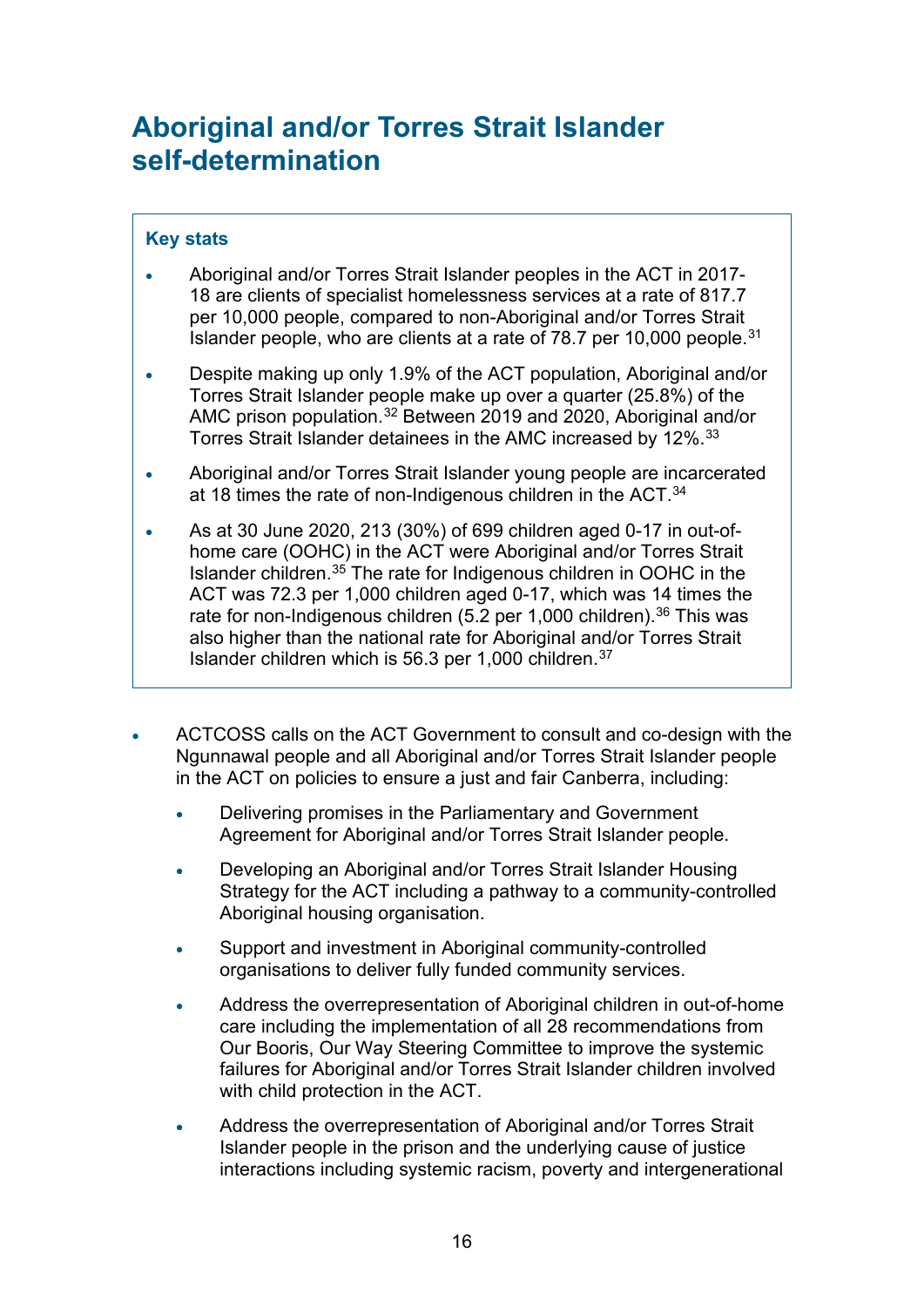trauma. This should include the establishment of an appropriate inquiry process to investigate the overrepresentation of Aboriginal and/or Torres Strait Islander peoples in the ACT justice system.

- We also call on the ACT Government to:
	- Work with Aboriginal and/or Torres Strait Islander people to better understand the extent of Native Title rights in the ACT and ensure that Native Title rights are fully realised.
	- Embed investment in celebrating and protecting Ngunnawal land and culture in the new ACT Planning System.
	- Implement a United Ngunnawal Elders Council (UNEC) partnership agreement, which outlines shared policy goals and commits to genuine, regular consultation between Ministers and the UNEC.
	- Develop a comprehensive Aboriginal and/or Torres Strait Islander policy statement.
	- Invest in supporting Aboriginal and/or Torres Strait Islander children, youth and families with measurable outcomes.
	- Expand the ACT Human Rights Commission to include an Aboriginal and/or Torres Strait Islander Children's Commissioner.
	- Support the design and commencement of an Aboriginal and/or Torres Strait Islander childcare agency.
	- Invest in the design and construction of a community-controlled Aboriginal residential AOD rehabilitation facility.
	- Provide additional investment in autonomous, holistic health and wellbeing services at the AMC.
	- Investigate an expansion of the Ngunnawal Bush Healing Farm to have cottages that can accommodate families.
	- Fund the Aboriginal and Torres Strait Islander Elected Body (ATSIEB) positions at a full-time rate.
	- Use its position at the table at National Cabinet to promote treaty and respect, respond and realise the call for a First Nations voice to Parliament.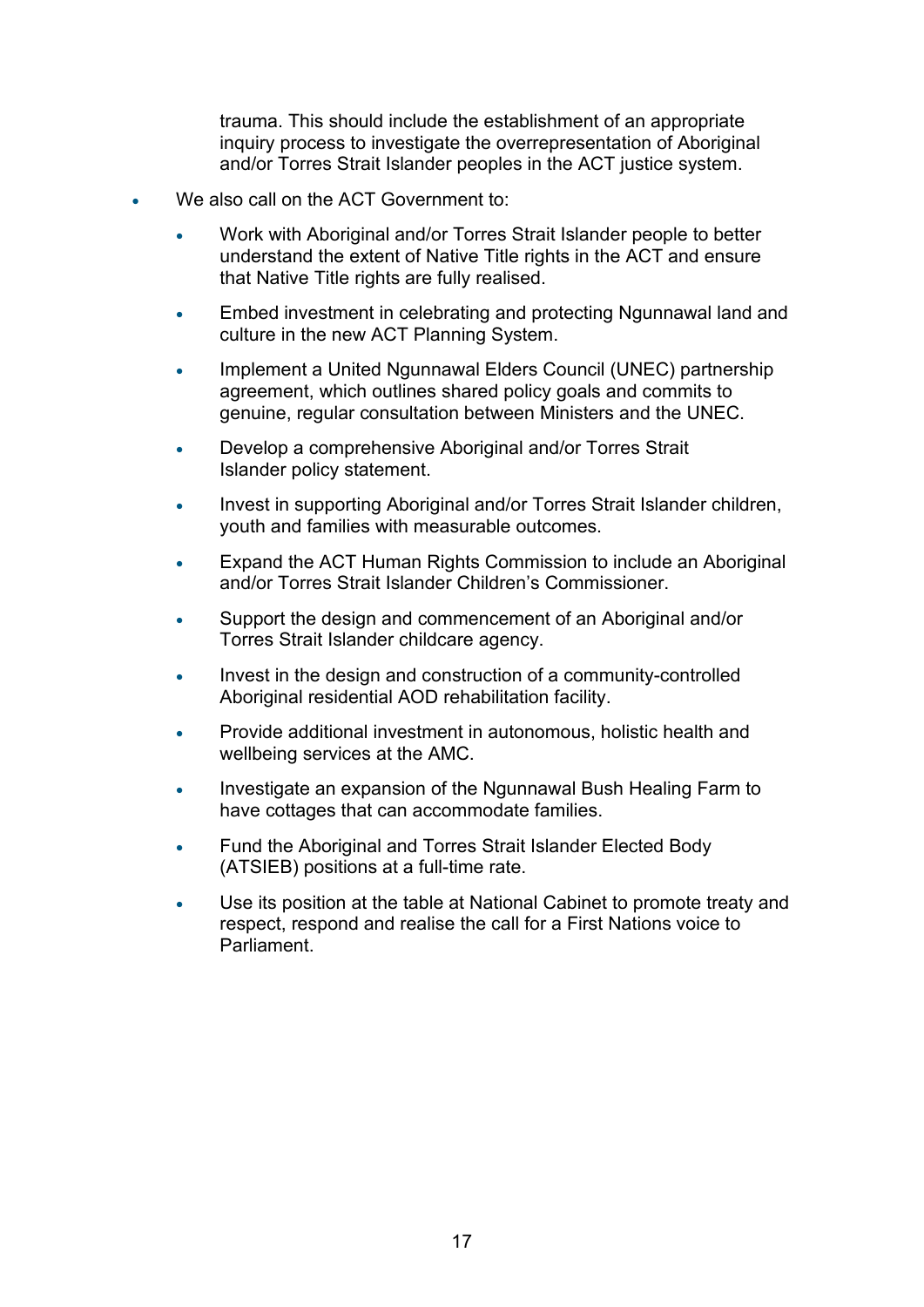### <span id="page-17-0"></span>**Poverty, inequality and cost of living**

- Approximately 8.6% of people in the ACT (c. 38,000) are living below the poverty line.<sup>[38](#page-36-17)</sup>
- Almost 40,000 people live in households that are among Australia's most disadvantaged. [39](#page-36-18)
- Over 25,000 people in low-income households are experiencing food stress. [40](#page-36-19)
- In March 2021, there were 11,311 Canberrans in search of work and relying on JobSeeker and Youth Allowance payments compared to 7,135 in March 2020 – representing an increase of almost 60% above the pre-COVID level – under the current rate of JobSeeker people are living on just \$44 a day or even less. [41](#page-36-20)
- In March 2021, out of 1,058 private rental properties on the market in the ACT and Queanbeyan, only seven were affordable for a single person on the Disability Support Pension, just two were affordable for a single person on the JobSeeker payment, while none were affordable for a single person on Youth Allowance. [42](#page-36-21)
- Around 43% of low-income rental households are in rental stress spending more than 30% of their gross income on rent. [43](#page-36-22)
- Over the past five years, prices for medical and hospital services in Canberra have increased by 28% and prices for electricity and gas have increased by 25% and 31% respectively. [44](#page-36-23)
- Prior to COVID-19 and even with an increase in online gambling, pokies continued to cause the most significant harm in the Canberra community – playing poker machines is the single most effective predictor of problem gambling. [45](#page-36-24)
- The 2019 ACT Gambling Survey found that, in the previous 12 months, 44,000 people or nearly 14% of the ACT adult population had been affected by gambling harm. [46](#page-36-25)
- Take action on key cost of living pressures, including housing, health, transport, education, energy, and ensuring equal access to justice.
- Review the ACT Targeted Assistance Strategy to ensure concessions are targeted to need.
- Ensure that ACT Government revenue is collected in a way that is progressive, equitable, efficient, and sufficient to fund quality community services and infrastructure.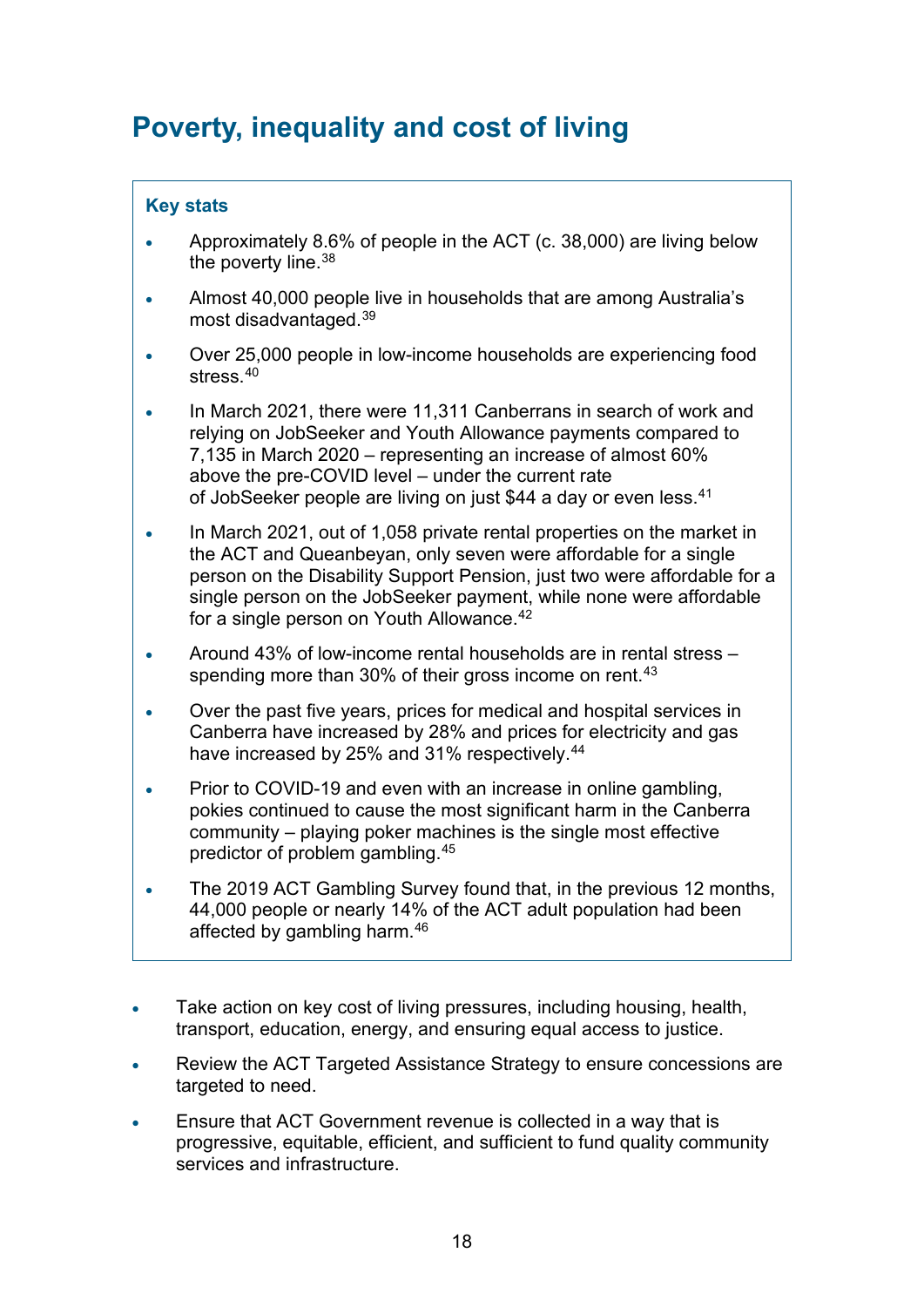- Introduce an income-based approach to ACT Government fines, fees, and other charges.
- Make free the provision of period products in the ACT targeted to those in need.
- Increase funding to financial counselling services.
- Extend financial and other support for all young people transitioning from care.
- Implement the Canberra Gambling Reform Alliance's program for reducing gambling harm.
- Call for a permanent and adequate increase (above the poverty line) to JobSeeker, Youth Allowance, and other working-age social security payments.
- Incorporate all economic, social, and cultural rights in the *Human Rights Act 2004* (ACT).
- Recognise the significant economic value and direct role the community services sector plays in improving the wellbeing of all Canberrans.
- Recognise the contribution of older Canberrans to our community through a range of targeted supports and assistance points across the city.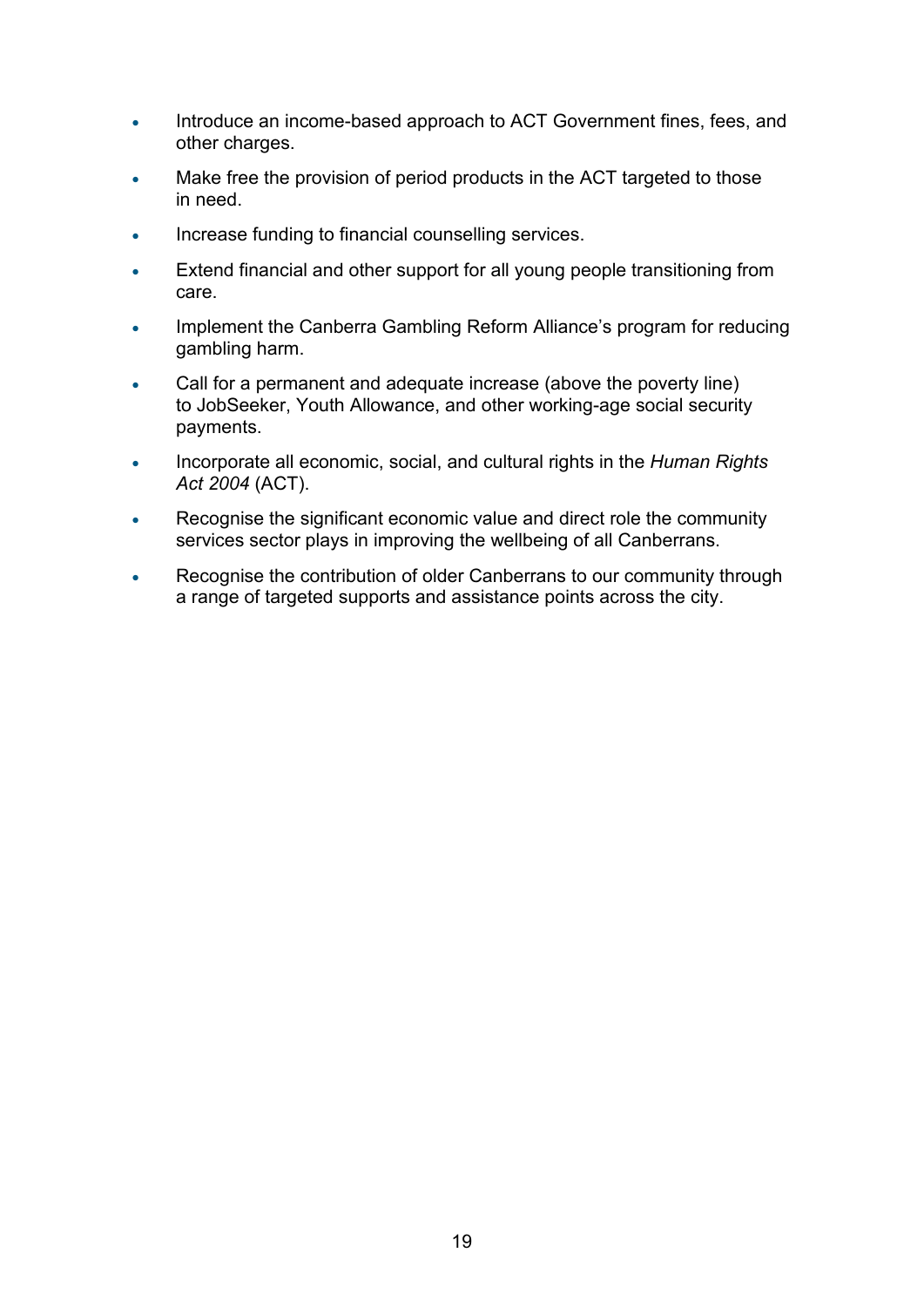## <span id="page-19-0"></span>**Disability**

- In 2018, 19.4% of people who usually reside in the ACT had a disability, an increase from 16.2% in 2015. [47](#page-36-26)
- The rate of disability generally increases with age for both males and females. [48](#page-36-27) The ACT is expected to experience a significant ageing of our population. The number of Canberrans aged 85 years and over is expected to increase by 509%, reaching a total of 22,500 persons in 2056. [49](#page-37-0)
- 47% of adults with disability have experienced violence after the age of 15, compared with 36% without disability. [50](#page-37-1)
- Only 24% of adults with disability experience very good or excellent health, compared with 65% of without disability. [51](#page-37-2)
- Australia wide in 2018 there were 2.65 million carers, representing 10.8% of all Australians. [52](#page-37-3) Seven in ten (71.8%) primary carers were women. [53](#page-37-4) Half (50.2%) of all carers lived in a household in the lowest two equivalised gross income quintiles, twice the rate of non-carers  $(25.6\%)$ .<sup>[54](#page-37-5)</sup>
- Deliver disability and carers commitments in the Parliamentary and Governing Agreement.
- Resource all six areas of the [National Disability Strategy](https://www.dss.gov.au/disability-and-carers/a-new-national-disability-strategy).
- Adequately resource the design and implementation of a Disability Health Strategy with multi-year funding for the strategy and co-design work.
- Ensure people with disability, volunteers, carers, family members and support workers have timely and priority access to the COVID-19 vaccination, personal protective equipment, respite, practical supports, essentials for living and connectivity and mental health supports as the pandemic continues. The ACT Government should continue the flexible respite grants.
- Commit to ending restrictive practices and meet Optional Protocol to the Convention against Torture (OPCAT) obligations in all congregate living situations in the ACT including in aged care facilities.
- Improve access to justice for people with disability and older people by funding the expansion of individual advocacy supports and community legal services.
- Establish and fund a lived experience committee and support lived experience consultative forums focused on improving physical and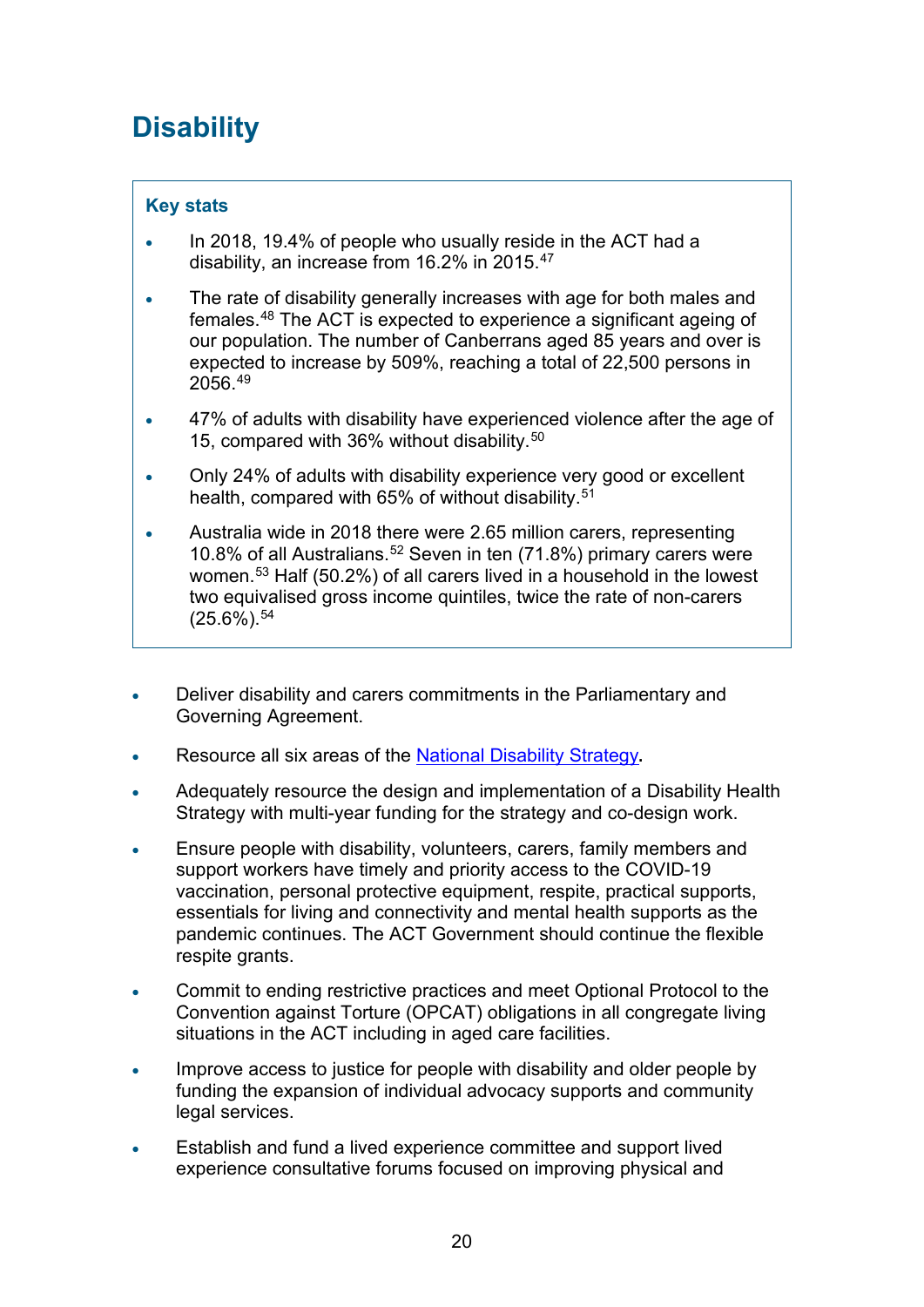sensory access for people with disabilities to transport, public space and infrastructure.

- Ensure ongoing funding for community transport to meet demand.
- Properly fund the ACT Taxi Subsidy Scheme by removing the trip limit and increasing the monetary cap to keep pace with increases in taxi fares.
- Commit to all new residential properties in the ACT being built to meet and exceed the Universal Design standards as agreed in the National Construction Code.
- Prioritise funding to improve school infrastructure to support inclusive education.
- Reduce institutionalisation and segregation: commit to a target to reduce the number of people in congregate living situations and special education.
- Any new regulations impacting the disability services sector with reporting or compliance obligations need to be accompanied by funding to undertake them.
- Meet gaps between the health care system and disability support such as transport and in-home support for people ineligible for the National Disability Insurance Scheme (NDIS) or experience gaps in NDIS support including ongoing support for the ACT Community Assistance and Support Program and the [Integrated Service Response Program.](https://www.communityservices.act.gov.au/disability_act/integrated-service-response-program)
- Increase and improve holistic support for families with children with disability including services to support early identification.
- Meet the needs of women with disability experiencing violence, abuse or assaults, including upgrading ACT women's crisis shelters to improve accessibility.
- Address mental illness in people with disability through targeted initiatives.
- Fully fund the second ACT Carers Strategy Action Plan.
- Fund a feasibility study and co-design of a mental health carers respite facility.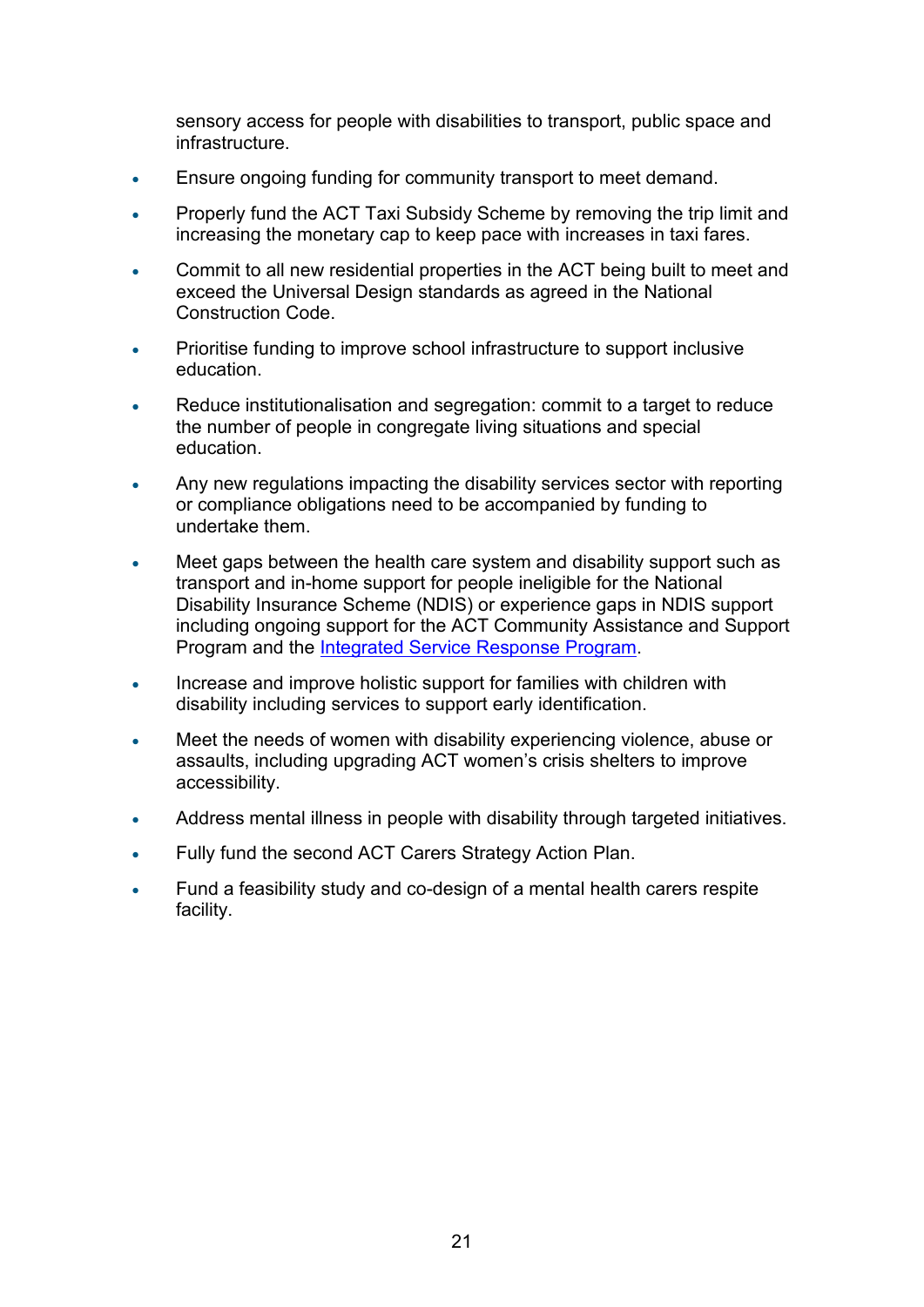### <span id="page-21-0"></span>**Climate and energy**

- People experiencing social and economic disadvantage are disproportionately impacted by climate change. [55](#page-37-6)
- More than one third of ACT region residents (35.9%) live in homes that perform poorly in heatwaves: they heat up quickly, cool down slowly, and high costs are incurred to cool them during extended heatwaves. [56](#page-37-7)
- Low-income households in the ACT spend a greater proportion of their income on energy than the average household – nationally, one in four households whose main source of income is an income support payment spend 10% of their income on energy. [57](#page-37-8)
- Over the past five years, electricity and gas prices in Canberra have increased by 25.1% and 30.7% respectively. [58](#page-37-9)
- The Australian Energy Regulator estimates that the network component of the typical bill for Evoenergy customers to be \$241 higher for households and \$1,476 higher for small business in 2021- 22 – this increase is primarily due to the impact of the ACT Government's Large-scale Feed-in Tariff scheme. [59](#page-37-10)
- The complexity in comparing market electricity offers has acted as a barrier to consumers' ability to change plans or switch retailers to lower their energy bills, with 67% of ACT residents who had tried to compare electricity offers finding the experience difficult.<sup>[60](#page-37-11)</sup>
- Implement an effective plan for a just transition to net zero greenhouse gas emissions in the ACT by 2045, if not sooner. This must:
	- Develop a roadmap for low-income and other vulnerable households in the transition from natural gas and to zero emission vehicles that identifies and addresses barriers, ensuring no one is left behind.
	- Resource the collection of detailed data to assess whether a just transition is occurring in the ACT.
	- Establish a mechanism for joint governance of a just transition by community, government, social and technical experts, and business.
	- Review the Large-scale Feed-in Tariff scheme to ensure risks and costs of the transition to 100% renewable electricity are distributed equitably.
- Prioritise funding for energy efficiency improvements for lowincome, social housing, and private rental households including through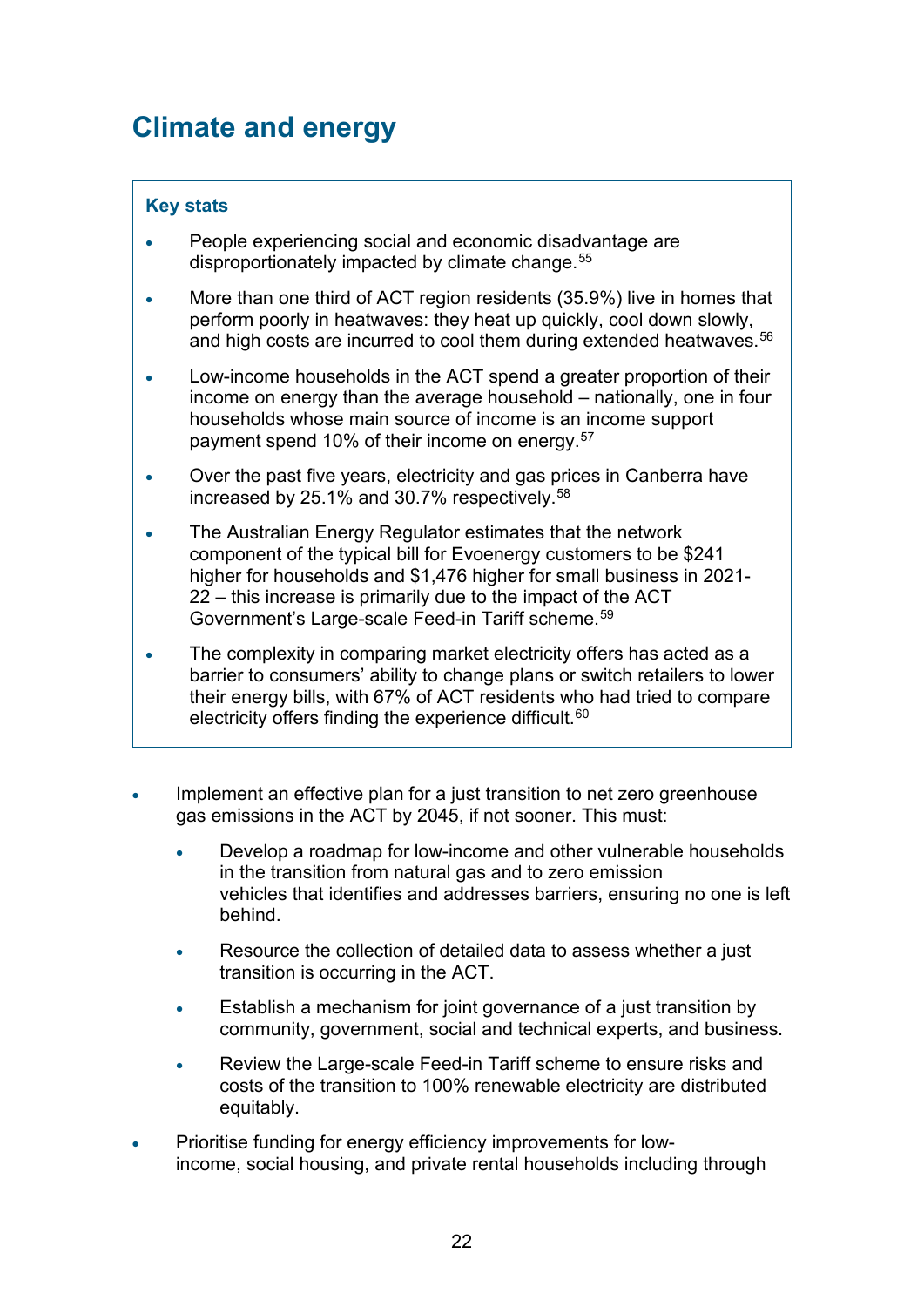the Sustainable Household Scheme and Vulnerable Household Energy Support Scheme.

- Ensure Utilities Concession eligibility is adequate and targeted toward need (including to ACT Services Access Card holders), continue the Utilities Hardship Fund, and fund community education to improve energy literacy across the community.
- Introduce legislation for staged minimum energy performance requirements for rental properties by the end of 2021.
- Provide ongoing funding for energy consumer advocacy to represent the long-term interests of small energy consumers in decision making on climate and energy policy and programs.
- Deliver commitments in the Parliamentary and Governing Agreement prioritising those which meet the energy needs of low-income households and address consumer vulnerability.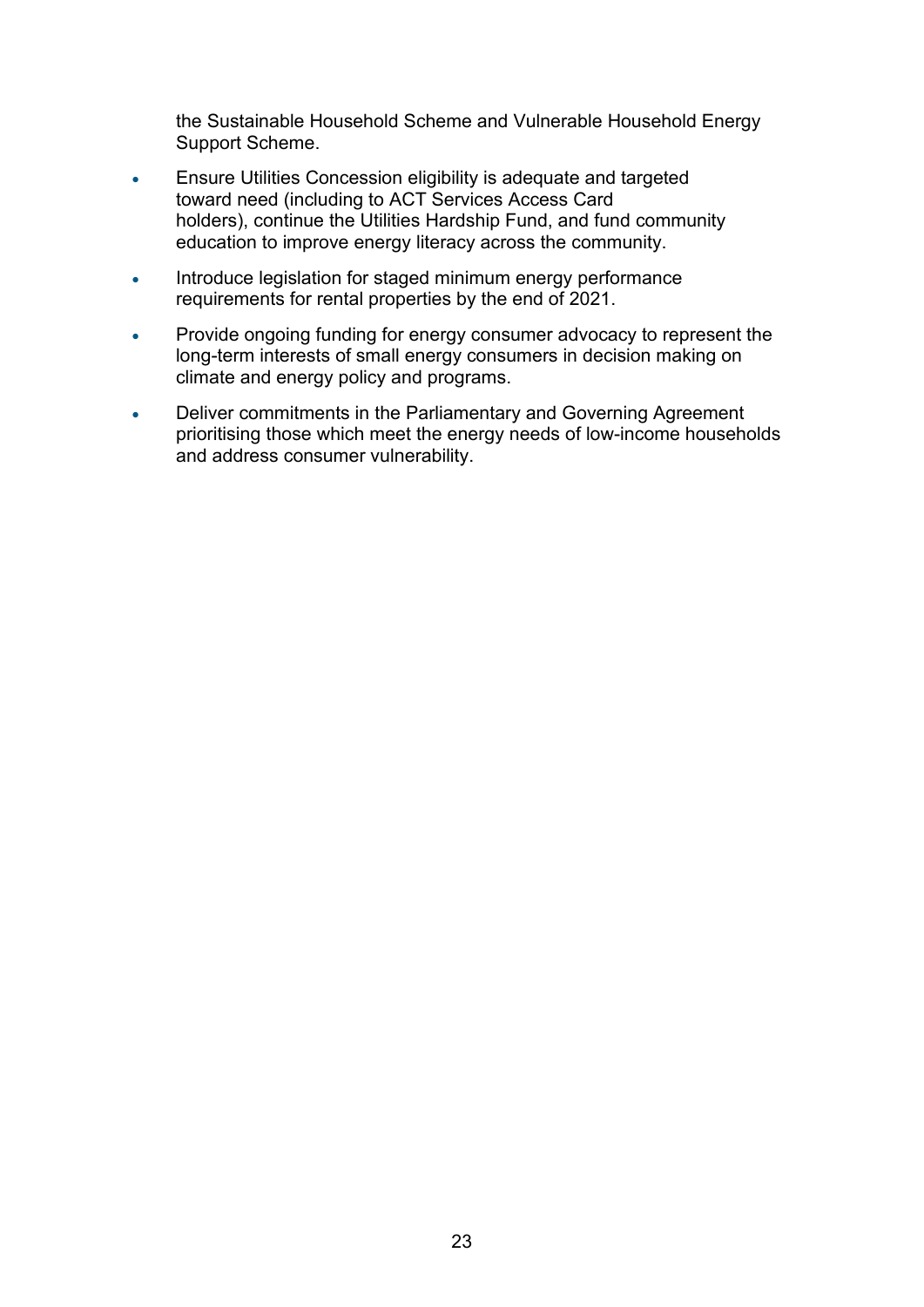### <span id="page-23-0"></span>**Justice**

- Despite making up only 1.9% of the ACT population, Aboriginal and/or Torres Strait Islander people make up over a quarter (25.8%) of the AMC prison population.[61](#page-37-12) Between 2019 and 2020, Aboriginal and/or Torres Strait Islander detainees in the AMC increased by 12%. [62](#page-37-13)
- The ACT has a high rate of re-imprisonment. 2020 ABS data shows that 78% of all detainees had prior imprisonment. [63](#page-37-14) For Aboriginal and/or Torres Strait Islander detainees it is 94%. [64](#page-37-15)
- In the ACT, First Nations children are locked up in detention at 18 times the rate of their non-Indigenous peers. [65](#page-37-16)
- More than one in two Australians (51%) support raising the age of criminal responsibility to 14 years, which is twice as many as those who oppose raising the age to 14 years (26% oppose).<sup>[66](#page-37-17)</sup>
- 81.6% of detainees in the Alexander Maconochie Centre reported that it was difficult to get general medical services when needed, and  $86.1\%$  said it was difficult to get specialist medical services. $^{67}$  $^{67}$  $^{67}$
- Enact legislation to Raise the Minimum age of Criminal Responsibility from 10 to 14 years of age as committed to in the Parliamentary and Governing Agreement and invest in related support services for vulnerable young people and their families.
- In partnership with the Aboriginal and/or Torres Strait Islander community, establish an appropriate inquiry process to investigate the overrepresentation of Aboriginal and/or Torres Strait Islander peoples in the ACT justice system.
- Improve access to justice by increasing funding to community legal centres, mediation and individual advocacy supports including clinics for women, people with disabilities and / or Aboriginal and/or Torres Strait Islander people.
- Resource the Disability Justice Strategy.
- Resource the Justice Reinvestment Strategy: meet recidivism targets, significantly reduce Aboriginal and/or Torres Strait Islander incarceration, and introduce gender-specific rehabilitation and diversion programs.
- Fix the prison: focus the Alexander Maconochie Centre on rehabilitation.
- Implement and fund all ACT Inspector of Correctional Services Healthy Prison Review recommendations.
- Separate people on remand, including a women's section.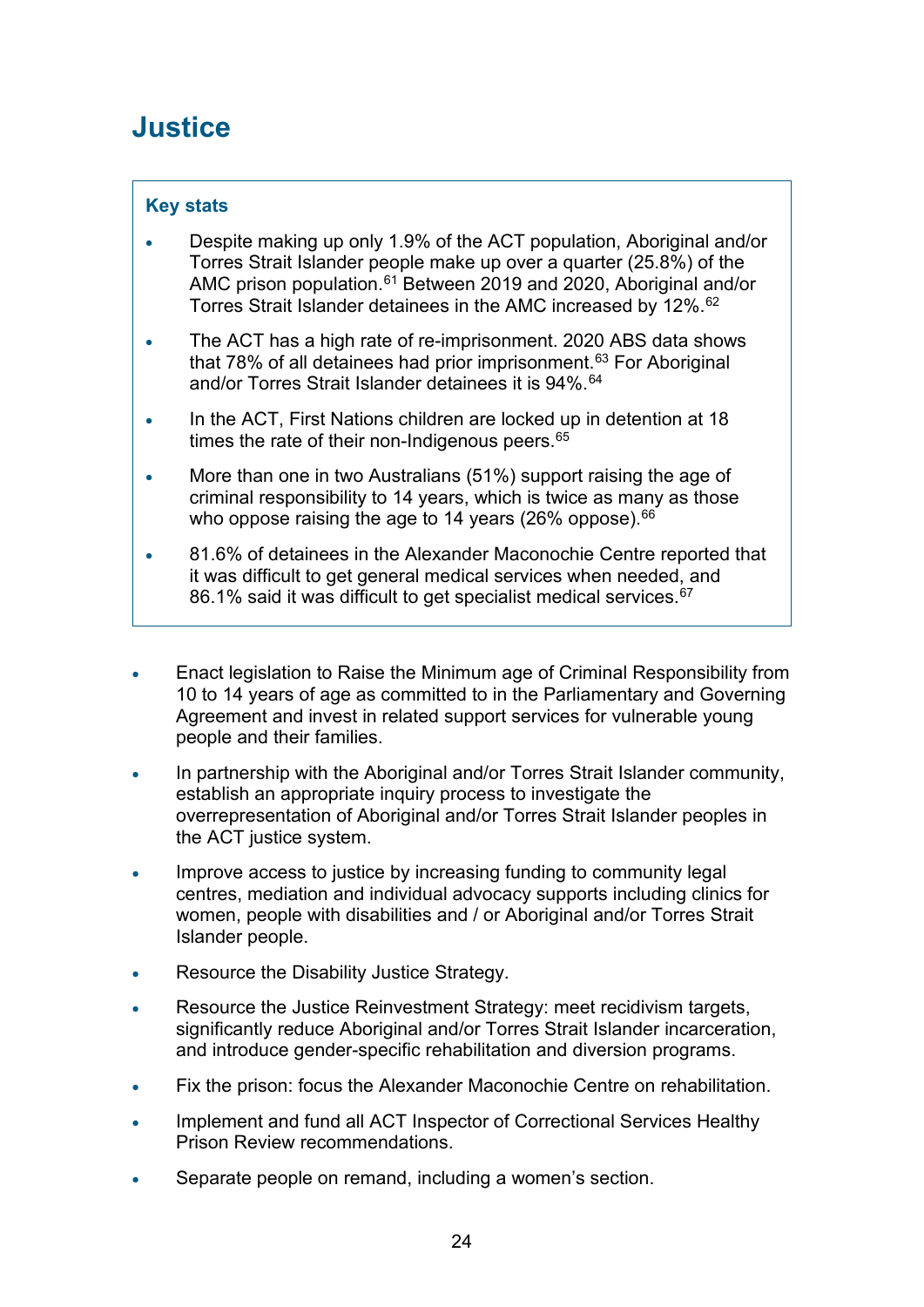- Implement a needle and syringe program for the AMC.
- Ensure equivalence of health care and other services for people in the AMC, including for people who use drugs.
- Ensure equal access to services and support for women in the AMC.
- Expand specialist drug and alcohol programs and fix legislative barriers to enable the diversion of Canberrans away from the justice system and towards support.
- Revisit plans for the Reintegration Centre.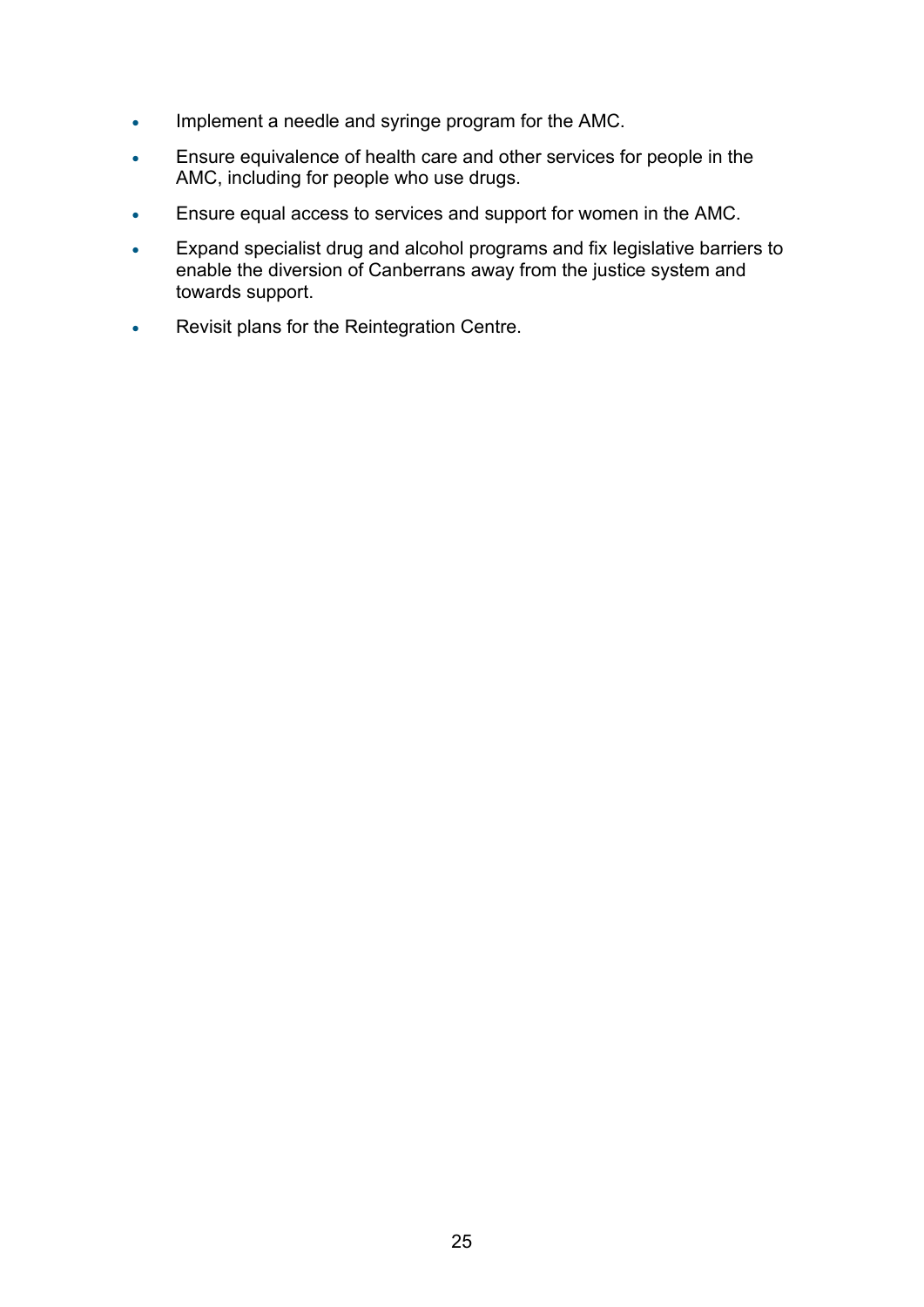### <span id="page-25-0"></span>**Children, young people and families**

- Aboriginal and/or Torres Strait Islander children in the ACT are 13 times more likely than non-Indigenous children to be in out-of-home care, and make up almost a third (29%) of children in OOHC or other supported placements in the 2018-19 reporting period.<sup>[68](#page-37-19)</sup>
- According to ACT Electoral Commission accessibility reports, of the 86 currently listed polling places, 62 are schools and all are listed as 'Assisted Access', none are 'Fully Accessible' (personal correspondence, 14 May 2021).
- Students with disability in Australia experience considerably poorer educational outcomes than non-disabled students. A third of people with disability aged 20 or over have completed Year 12-level schooling, compared with 62% of people without a disability. [69](#page-37-20)
- Young people with a disability are overrepresented in the youth justice system. [70](#page-37-21)
- Implement an independent external review mechanism for all child protection decisions in the ACT, as well as an internal review mechanism supported and trusted by all stakeholders.
- Build a restorative child protection system which includes Functional Family Therapy, early support services, and training for workers in child and youth protection services on restorative practices.
- Provide more funding for and better access to advocacy and legal support for parents, children and families in the child protection system, especially for parents with disability and mental ill health and Aboriginal and/or Torres Strait Islander families.
- Provide more funding for adequate services, including information services, for children, youth, parents and families including parents with vulnerability and perinatal services.
- Implement and fully fund all recommendations of the Our Booris, Our Way review into the care and protection of Aboriginal children in the ACT.
- Increase investment in the OOHC system, including expansion of supported placements for all young people in OOHC without individual assessments and incremental approval, from 18 to 21 years.
- Improve inclusive education in the ACT to enable children with disability to participate in mainstream schooling safely and successfully.
- Fund and implement an audit of accessibility levels for all ACT schools to address gaps.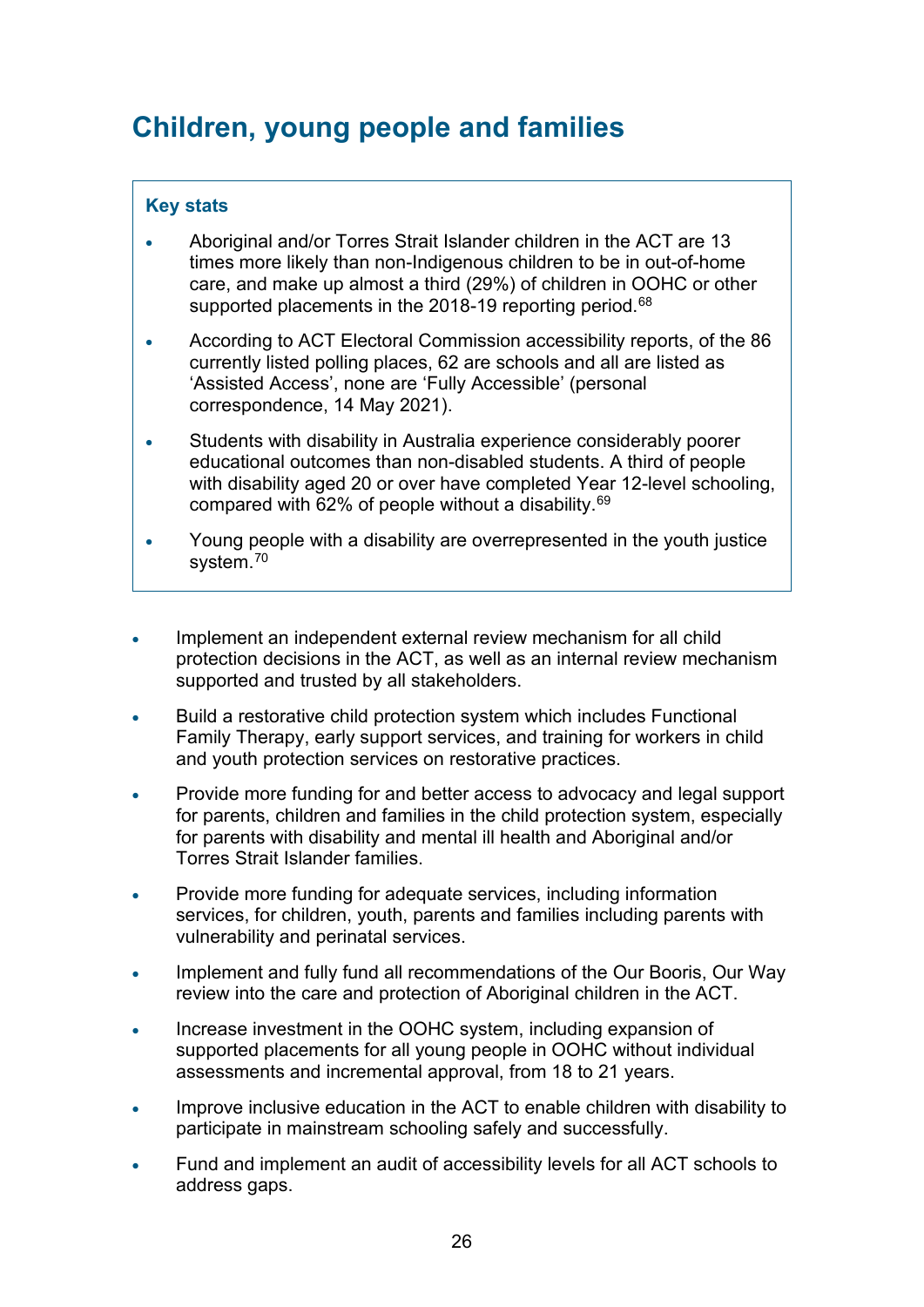- Commit to raise the minimum age of criminal responsibility from 10 to at least 14 years of age.
- Fund and implement all recommendations in the Inspector of Correctional Services Healthy Centre Review of Bimberi Youth Justice Centre.
- Establish and fund a youth homelessness service, including for young people transitioning from OOHC.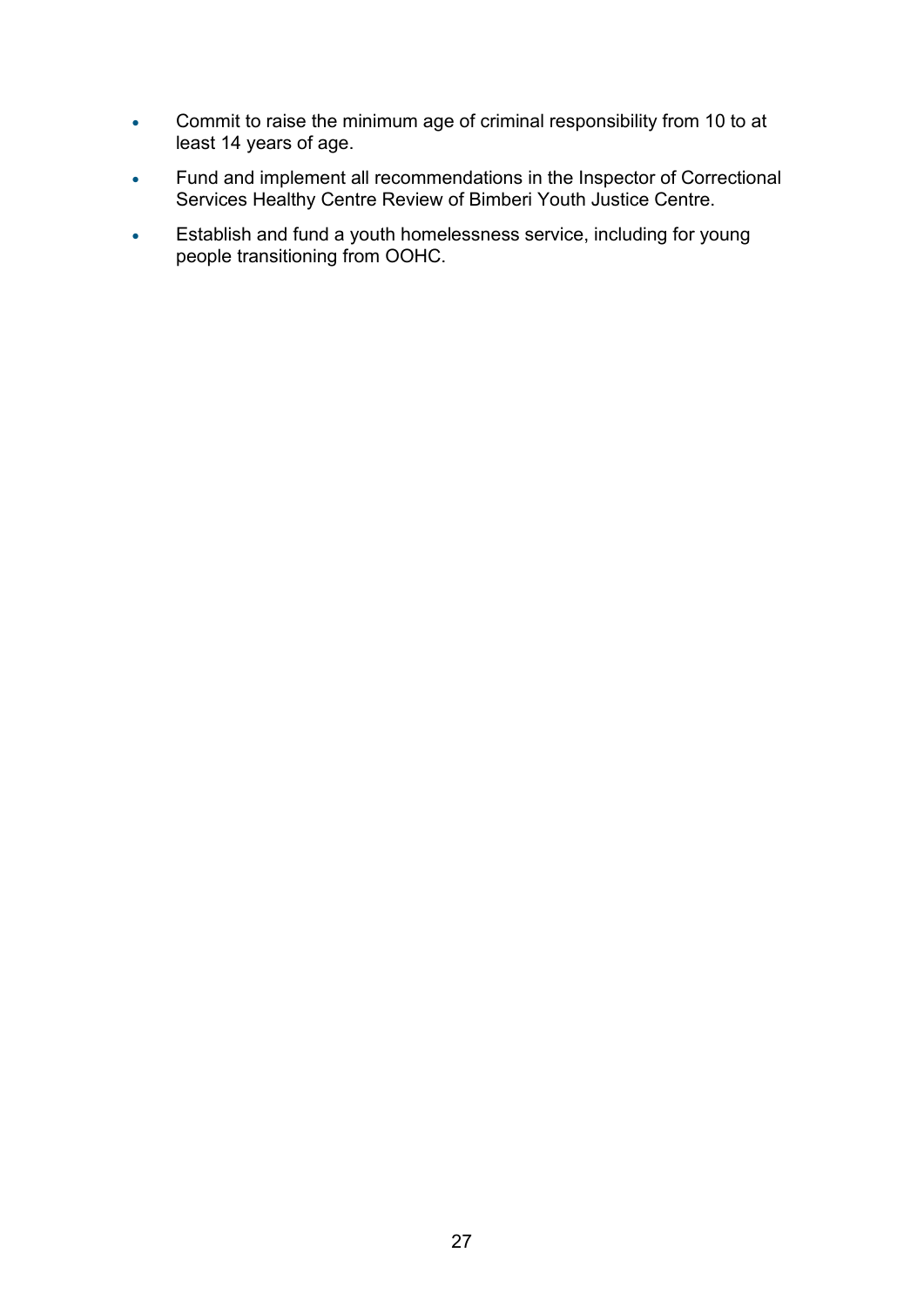### <span id="page-27-0"></span>**Women, gender and sexuality**

- The cost of violence against women  $-$  of which the vast majority is domestic and family violence – is high and increasing in Australia and currently stands at \$21.7 billion a year.<sup>[71](#page-37-22)</sup> In 2015, Price Waterhouse Coopers and the Women's Centre for Health Matters calculate that the share of those costs of violence against women in the ACT equated to \$355.2 million a year. $^\mathrm{72}$  $^\mathrm{72}$  $^\mathrm{72}$
- ACT women with disabilities experience violence at approximately twice the rate of non-disabled women. [73](#page-37-24)
- LGBTIQA+ people are two and a half times more likely to have been diagnosed or treated for a mental health condition in the past 12 months<sup>[74](#page-37-25)</sup> and more than half (57.2%) of young LGBTIQA+ people in the ACT felt unsafe or uncomfortable at high school due to their sexuality or gender identity.<sup>[75](#page-37-26)</sup>
- One fifth (20.8%) of young LGBTIQA+ people in the ACT had experienced one or more forms of homelessness in their lifetime. [76](#page-37-27)
- Implement all commitments in the Parliamentary and Governing Agreement pertaining to women, gender and sexuality.
- Provide additional funding for community-based specialist women's services including domestic violence services, community legal services and housing and homelessness services.
- Implement Respectful Relationships Education at a minimum standard for all staff and students in education settings, including from preschool to Year 12, universities and vocational training facilities.
- Increase transparency and accountability around the Family Safety Levy and ensure a fairer share for community services.
- Invest in ensuring women have access to affordable, accessible and safe transport in the ACT.
- Provide additional funding for legal assistance services that support women experiencing sexual harassment at work.
- Commit to greater transparency and gender disaggregated data collection on women's safety.
- Develop a new, funded ACT Prevention of Violence Against Women and Children Strategy in line with national commitments.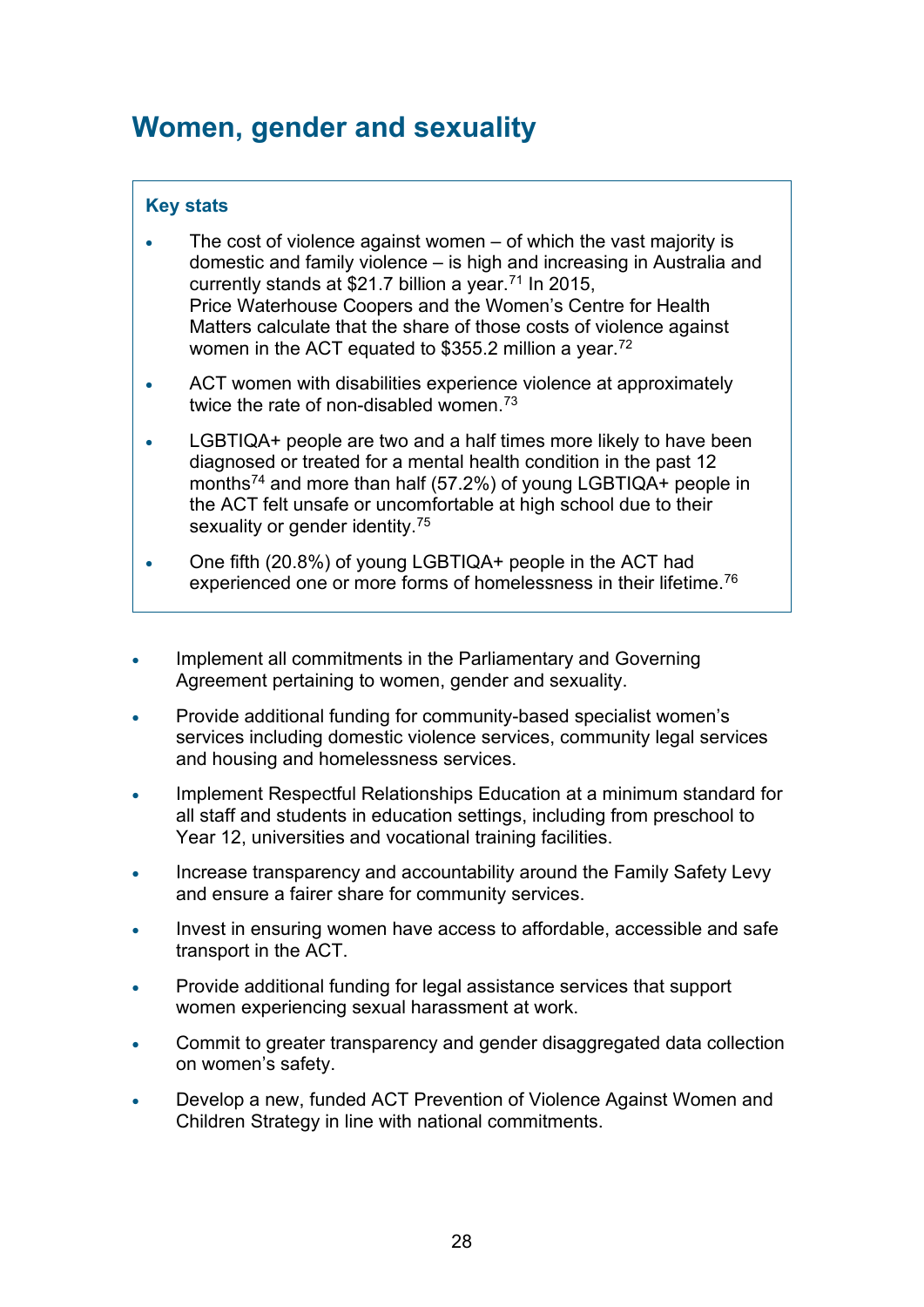- Fund and support LGBTIQA+ awareness training for frontline community service, particularly in housing, healthcare and domestic and family violence responses.
- Amend the *Crimes Act 1900* (ACT) to include the concept of positive consent as recommended by the Inquiry into Crimes (Consent) Amendment Bill.
- Introduce progressive paid parental leave entitlements that encourage shared parenting and build a culture that normalises male employees' access to parental leave.
- Increase funding for community-controlled LGBTIQA+ organisations to continue to support LGBTIQA+ communities.
- Further reform legislation to be more inclusive of LGBTIQA+ people in line with A Gender Agenda's position on transition accessibility.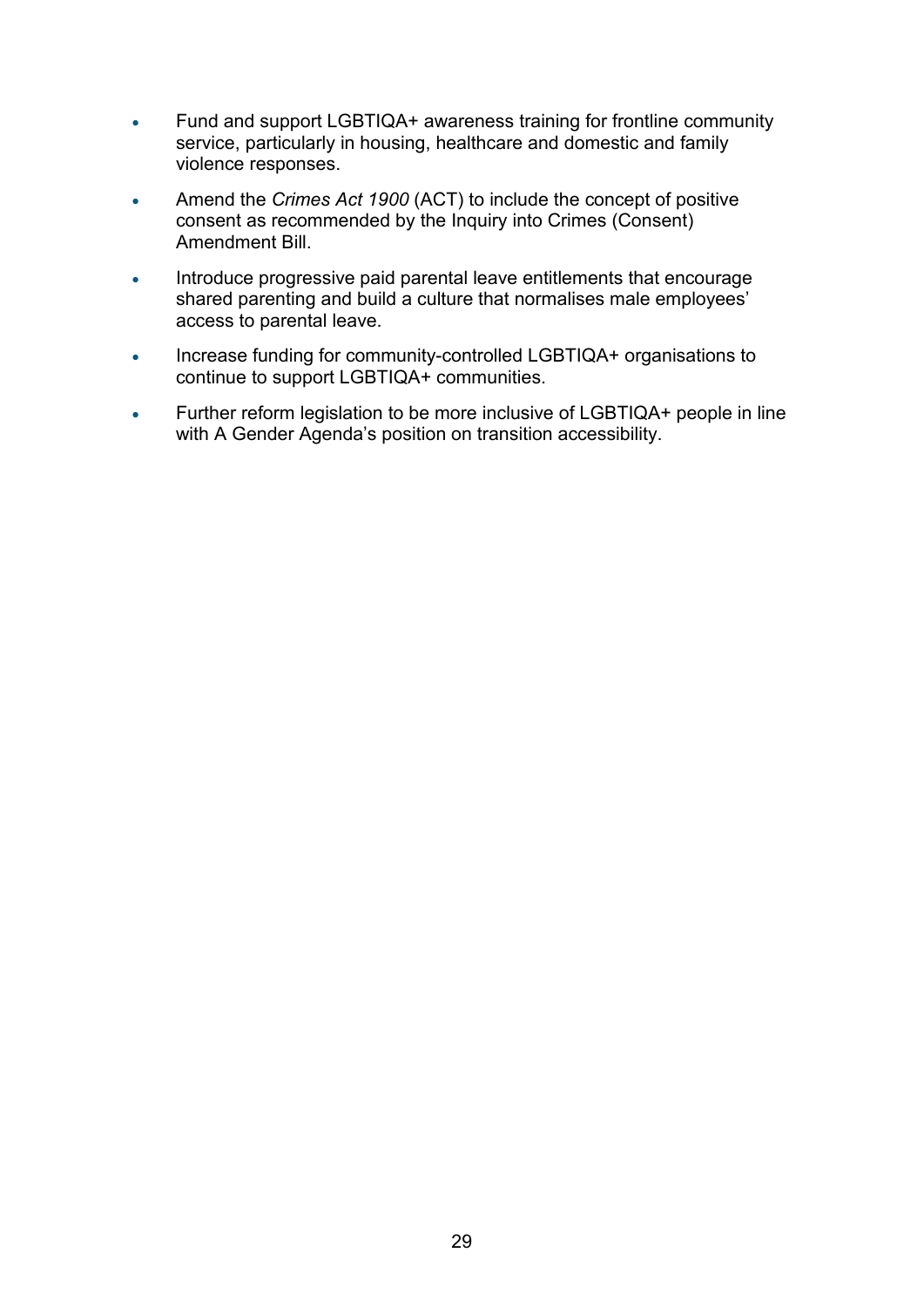### <span id="page-29-0"></span>**Human rights Jurisdiction**

### **Key data**

- In 2019, the ACT Auditor-General published its report, *[Recognition and](https://www.audit.act.gov.au/__data/assets/pdf_file/0018/1322460/Report-No-2-of-2019-Recognition-and-implementation-of-obligations-under-the-HRA-2004.pdf)  [implementation of obligations under the Human Rights Act 2004](https://www.audit.act.gov.au/__data/assets/pdf_file/0018/1322460/Report-No-2-of-2019-Recognition-and-implementation-of-obligations-under-the-HRA-2004.pdf)*. It found that:
	- Although proposed legislation requires a completed 'Human Rights Scrutiny Assessment', information for ACT agencies that provides guidance and explanation on the Human Rights Act is dated and mostly limited to legislation
	- There is varied commitment to embedding a human rights culture across ACT Government Directorates
	- Agencies should amend annual reports of Directorates to include minimum standards for format for human rights activities to be reported
	- Agencies should identify additional, meaningful information to be reported that will allow for assessments of the development of human rights culture.[77](#page-38-0)
- Incorporate all Economic, Social and Cultural Rights in the ACT *Human Rights Act 2004* including: the right to housing; the right to an adequate standard of living; the right to physical and mental health; and the right to a healthy environment.
- Through improved access to legal support and better funding for the ACT's community legal services, ensure equality before the law for all ACT residents, including women and children, Aboriginal and/or Torres Strait Islander people and other Canberrans facing legal disadvantage.
- Improve access to the ACT Human Rights Act by adding a direct complaints mechanism through the ACT Human Rights Commission followed by referral to the ACT Civil and Administrative Tribunal (ACAT) if the complaint cannot be resolved.
- Embed human rights principles and obligations in all procurement processes and service contracts.
- Include a human rights reporting component in Director-General annual reports.
- Establish an annual evaluation and report to the ACT Legislative Assembly on human rights in the ACT.
- Implement and resource clear strategies to address racism, discrimination against LGBTIQ+ Canberrans, gendered discrimination and violence, and ableism.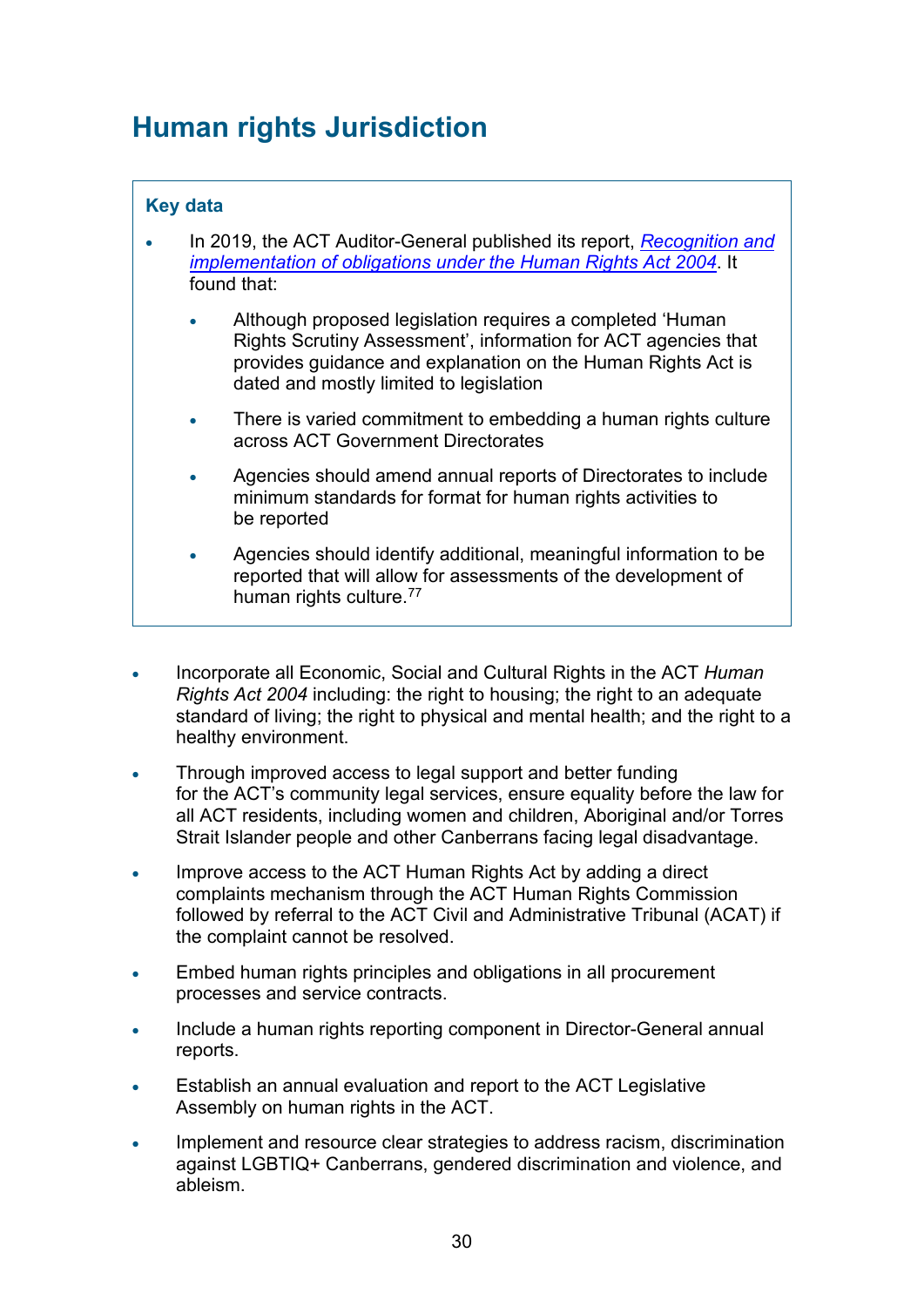- Foster an independent advocacy voice for culturally and linguistically diverse Canberrans in the ACT.
- Publicly commit to a federal Human Rights Act.
- Commit to review police complaints handling mechanisms to ensure greater practical independence, accountability and transparency of investigations.
- Maintain position of opposing the introduction of anti-consorting laws and commit to not implementing Firearms Prohibition Legislation.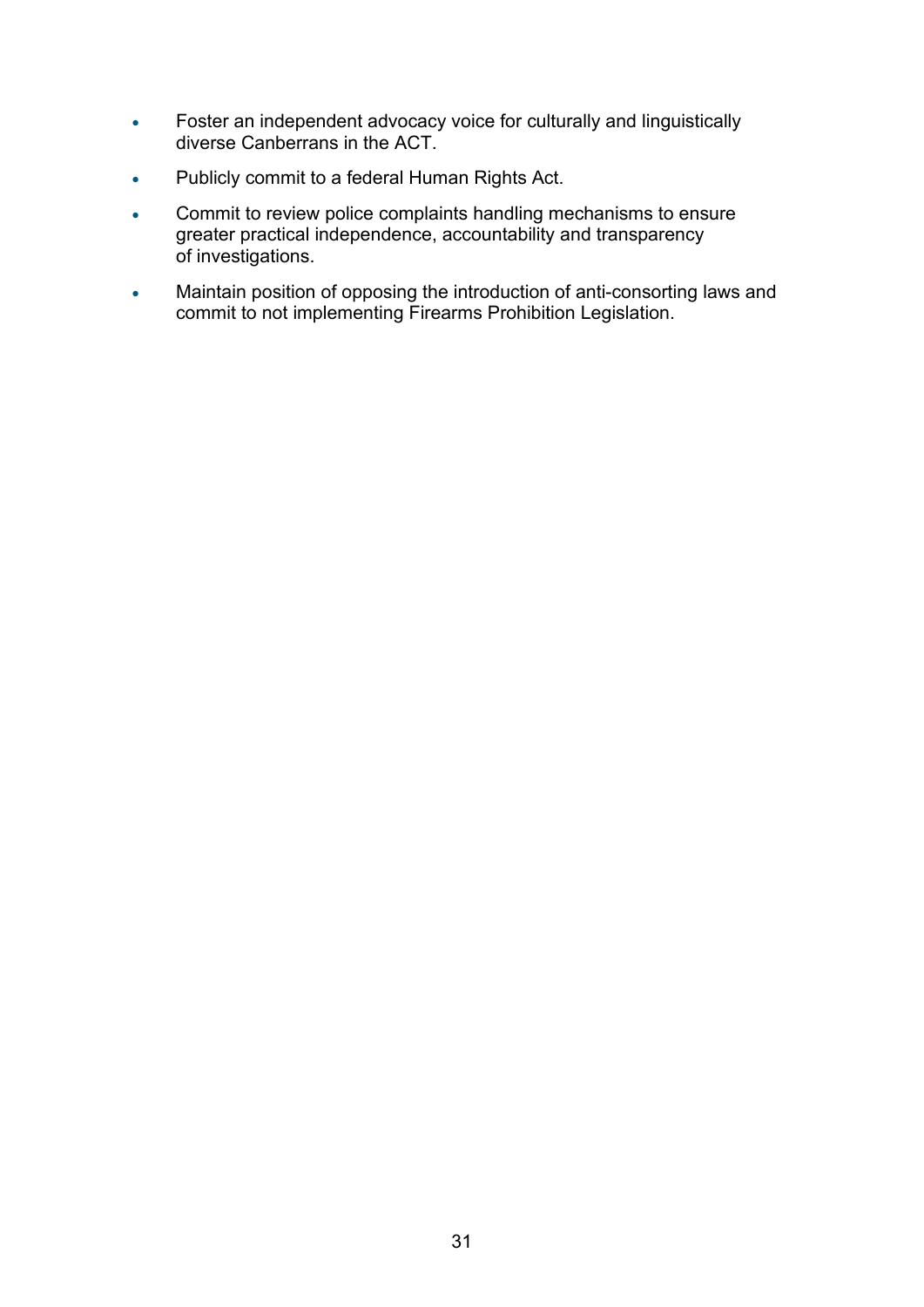### <span id="page-31-0"></span>**Older Canberrans**

- The number of Canberrans aged 85 years and over is expected to increase by 509%, reaching a total of 22,500 persons in 2056. $^{78}$  $^{78}$  $^{78}$
- In March 2021, only 32 out of 1,058 private rental properties in the ACT were affordable for a couple on the age pension, while only 20 were affordable for a single person on the age pension. $^{\rm 79}$  $^{\rm 79}$  $^{\rm 79}$
- Older women those aged 55 and over was the fastest growing cohort of homeless Australians between 2011 and 2016, increasing by over 30%. It is likely this trend will continue given the ongoing shortage of affordable housing, the ageing population and the significant gap in wealth accumulation between men and women across their lifetimes. [80](#page-38-3)
- Older people are among those demographic groups most likely to experience transport disadvantage. [81](#page-38-4)
- It is estimated that between 2% and 14% of older Australians experience elder abuse in any given year, with the prevalence of neglect likely higher. [82](#page-38-5)
- Invest in social housing and community transport to meet community need, including for older Canberrans.
- Provide ACT public service staff with up to two years leave without pay for people caring for aged parents under the ACT Public Service Enterprise Agreement.
- Commit to all new residential properties in the ACT built to meet Universal Design standards making them accessible to all people regardless of age, disability or other factors.
- Provide a range of targeted supports and assistance points across the city for older Canberrans, including seniors hubs in the southern suburbs of the ACT (Tuggeranong) and in a northern suburb of Canberra.
- Ensure the new planning system results in an aged-friendly suburb focus for instance, so footpaths in Canberra are suitable for people who are aged and enable independent community participation, support independence and prevent falls.
- Invest in ICT training for seniors and other supports that keep people connected including during the COVID-19 pandemic. Consult with older Canberrans when moving to cashless and online systems and ensure alternatives are available so people unable to operate smartphones can continue to access the community.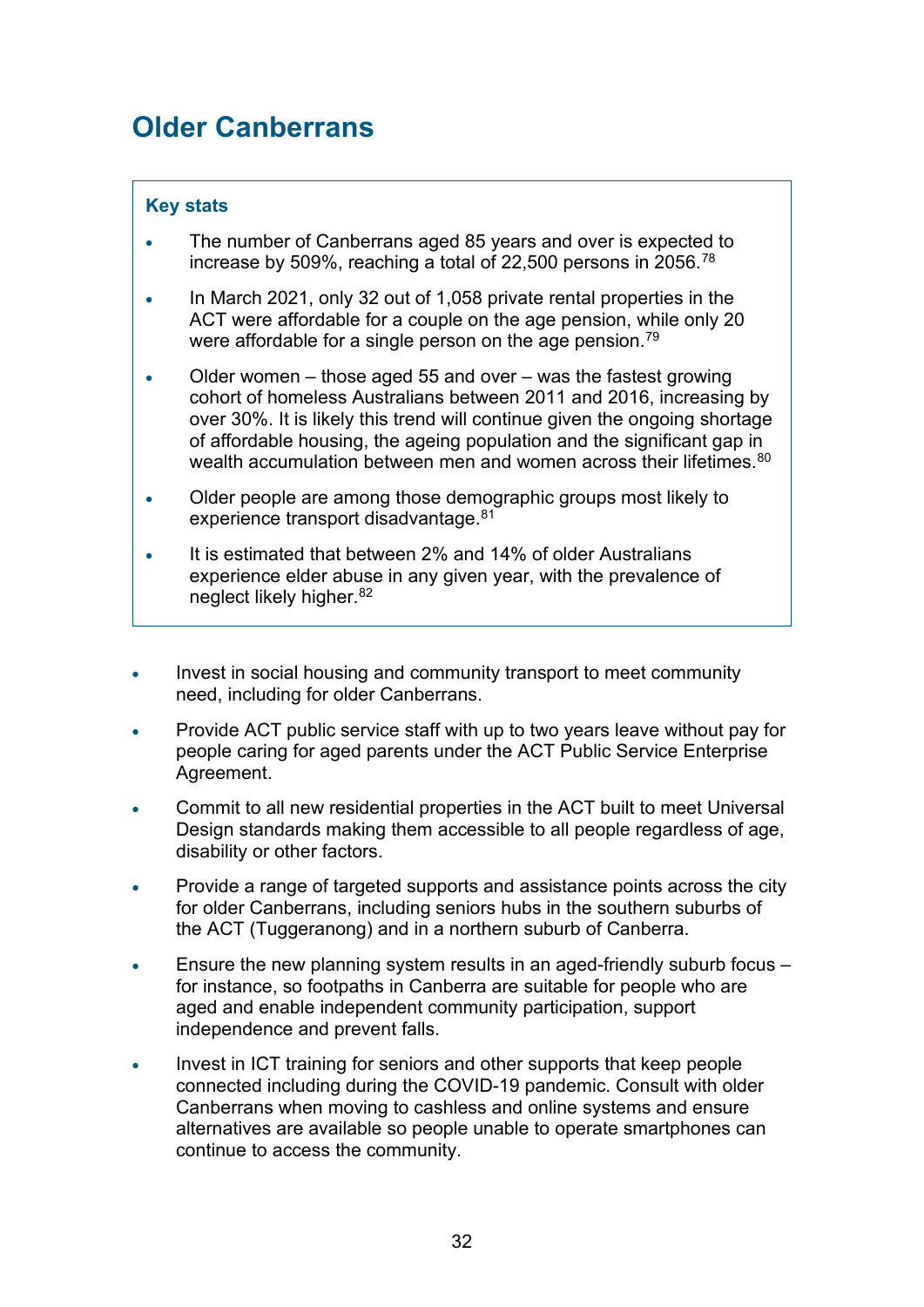- Commit to ending restrictive practices and ensure Australia's Optional Protocol to the Convention against Torture obligations apply to all congregate living situations in the ACT, including aged care facilities.
- Reduce violence and institutionalisation and fully fund the implementation of the ACT *Crimes (Offences Against Vulnerable People) Legislation Amendment Act 2020*.
- Ensure adequate levels of both wellbeing and mental health supports are available to Canberra's older people and their carers.
- Improve access to justice for older people engaged with the justice system by expanding individual advocacy supports.
- Expand palliative care services and support respite opportunities including for carers and palliative care patients.
- Meet gaps in Commonwealth aged care services.
- Ensure community transport for older people is guaranteed and adequately funded and that mass transit is accessible (see also planning and transport).
- Ensure that carers are valued, recognised and respected with a fully funded Carers Strategy and actions and investments that support them in caring roles such as leave from work, funding, respite and other supports.
- Deliver commitments in the Parliamentary and Governing Agreement for older Canberrans.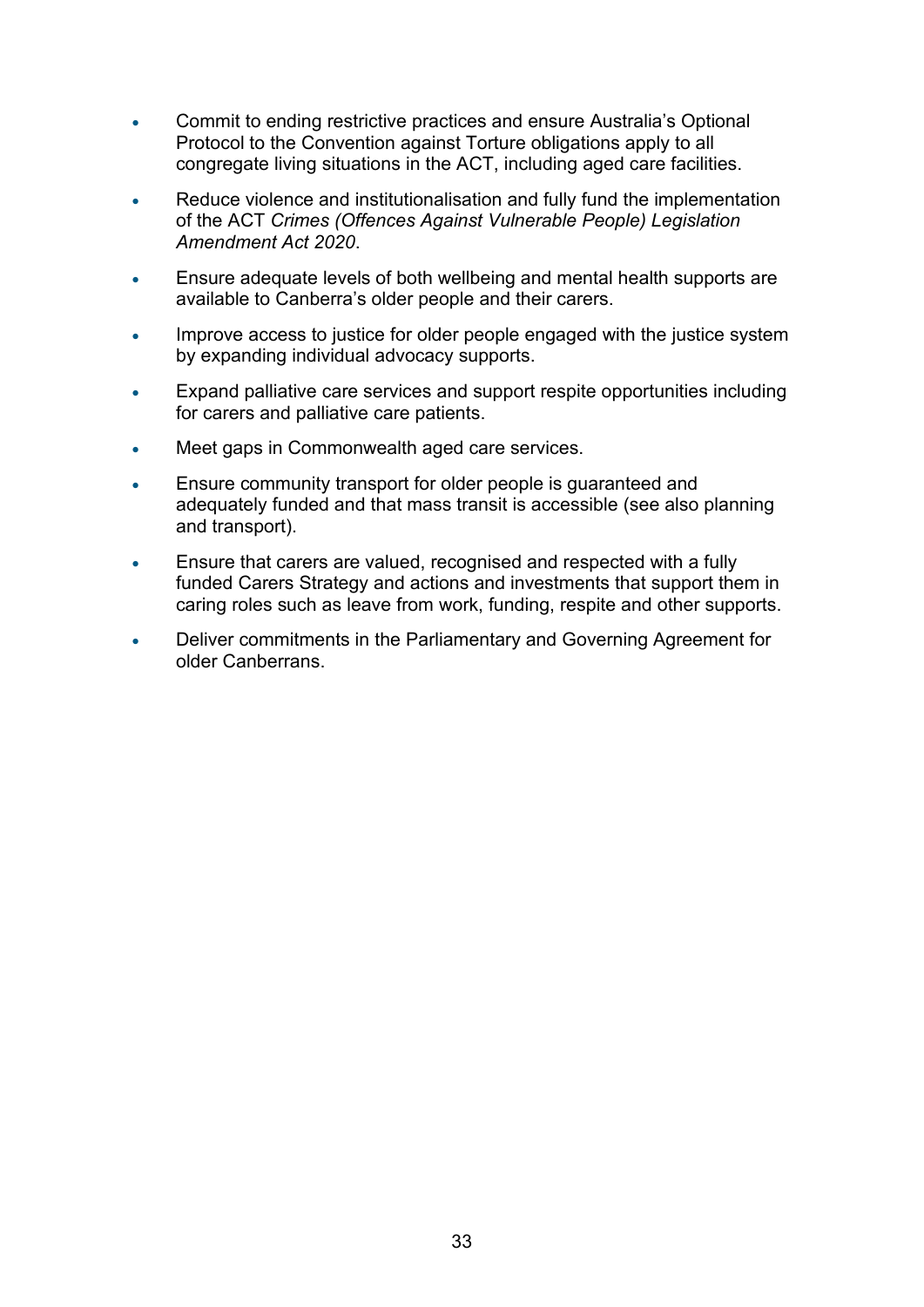### <span id="page-33-0"></span>**Planning and transport**

- Population projections indicate our city will need to support over 600,000 people by 2050. [83](#page-38-6)
- Transport is the third highest category of expenditure for low-income households in the ACT after housing and food. [84](#page-38-7)
- There is growing body of evidence that links well-planned cities to good health, wellbeing, human rights and social justice outcomes.<sup>[85](#page-38-8)</sup>
- The ACT has a shortage of community facilities.
- There is a well-established relationship between transport disadvantage, social exclusion and poor health and wellbeing outcomes. [86](#page-38-9)
- Ensure development in Canberra is integrated, sustainable, high quality and inclusive of people on low incomes and facing disadvantage.
- Fund the ACT Planning Strategy including:
	- Create Social Planning Unit in the ACT Government with a focus on engagement with marginalised groups and to ensure that planning leads to improved wellbeing.
	- Fund transport needs analysis with a focus on community transport.
	- Fund a community infrastructure needs analysis.
- Ensure planning system works to increase approval of high-quality social and affordable housing:
	- Facilitating access to affordable land including using re-zoning and rates exemptions for community housing providers.
	- Ensuring planning regulations increase accessible housing that meets and exceed the new specifications for Silver level in the National Construction Code.
- Fund expansion of and improvements to decaying community infrastructure:
	- Develop a policy framework and investment model for the long-term provision of community facilities across the ACT.
	- Require developers to build community infrastructure into new developments.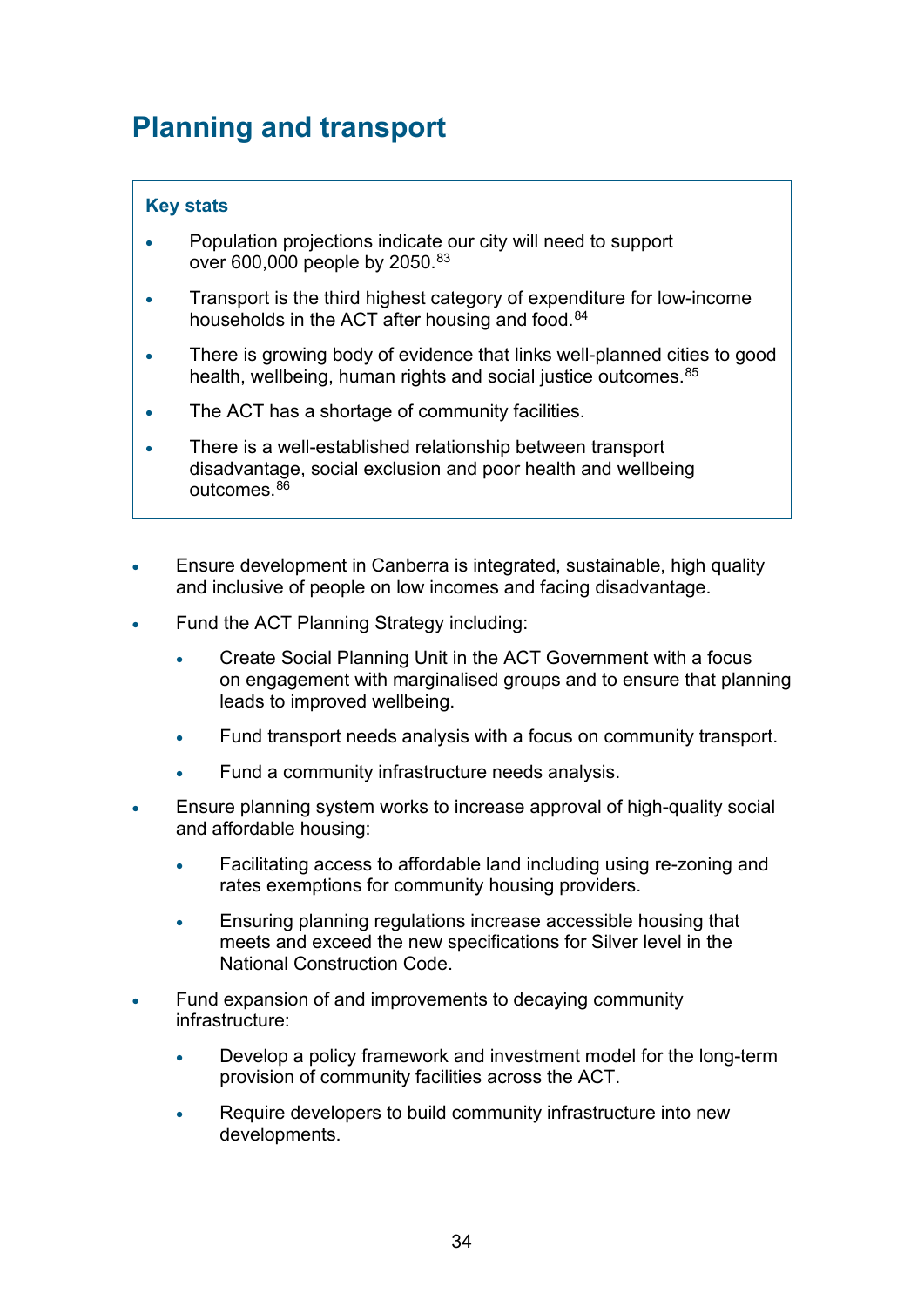- Require developers to make developed spaces more liveable and inclusive.
- Invest to address transport disadvantage:
	- Fund the transport needs analysis.
	- Guarantee and adequately fund on-demand transport (like community transport) as well as mass transit (like trams and buses).
	- Develop a cost benefit business case to make travel on public transport free and in the meantime extend concessions and lift the cap on the Taxi Subsidy Scheme.
- Community development:
	- Invest in more community development workers, including to mitigate isolation during COVID-19.
	- Fund the Community Development Network for the ACT and Region (CDNet).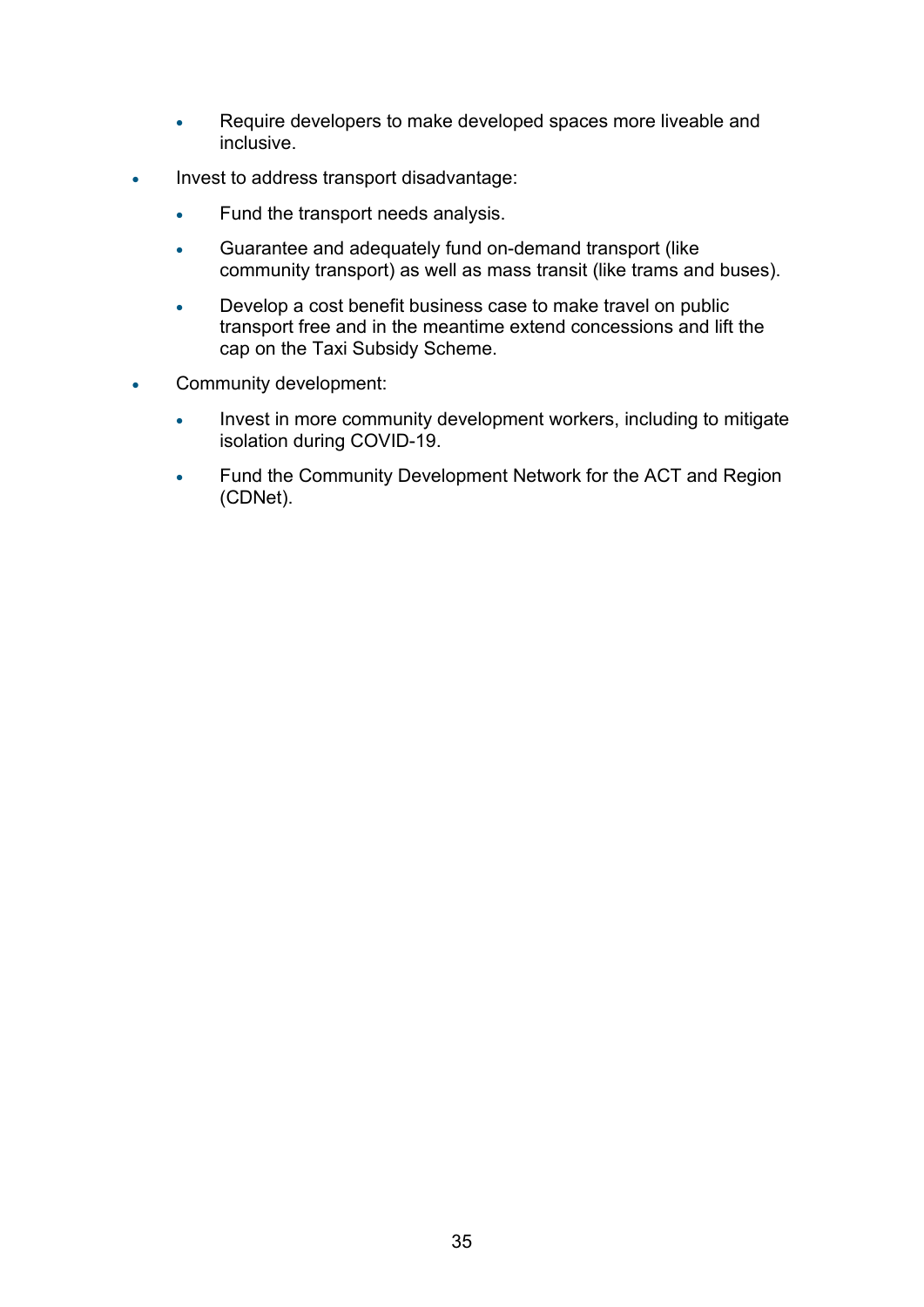### <span id="page-35-0"></span>**Endnotes**

- <span id="page-35-1"></span>1 ACOSS and UNSW, *[Data and Figures: Rate of poverty by state/territory of residence](http://povertyandinequality.acoss.org.au/poverty/rate-of-poverty-by-state-territory-of-residence-of-people/)*, Research insights into poverty and inequality in Australia website, 2020, accessed 22 June 2021; P Davidson, email, 18 May 2020.
- <span id="page-35-2"></span>2 Australian Bureau of Statistics (ABS), *[4198.0 Experimental Index of Household](https://www.abs.gov.au/statistics/people/housing/experimental-index-household-advantage-and-disadvantage/latest-release)  Advantage [and Disadvantage,](https://www.abs.gov.au/statistics/people/housing/experimental-index-household-advantage-and-disadvantage/latest-release) 2016*, ABS, Canberra, 2019, State and territory, percentage of persons, IHAD, 2016, Table 6, accessed 22 June 2021.
- <span id="page-35-3"></span>3 ACTCOSS, *[Food security, food assistance and the affordability of healthy food in](https://www.actcoss.org.au/publications/advocacy-publications/report-food-security-food-assistance-and-affordability-healthy)  [Canberra](https://www.actcoss.org.au/publications/advocacy-publications/report-food-security-food-assistance-and-affordability-healthy)*, ACTCOSS, May 2019, p 22, accessed 22 June 2021.
- <span id="page-35-4"></span>4 Department of Social Services (DSS), *[JobSeeker Payment and Youth Allowance](https://data.gov.au/data/dataset/jobseeker-payment-and-youth-allowance-recipients-monthly-profile)  Recipients - monthly profile - [March 2020 & March 2021](https://data.gov.au/data/dataset/jobseeker-payment-and-youth-allowance-recipients-monthly-profile)*, DSS, 2020 & 2021, accessed 22 June 2021.
- <span id="page-35-5"></span>5 J Lawson, H Pawson, L Troy, R van den Nouwelant and C Hamilton, *[Social housing as](http://www.ahuri.edu.au/research/final-reports/306)  [infrastructure: an investment pathway](http://www.ahuri.edu.au/research/final-reports/306)*, AHURI Final Report 306, Australian Housing and Urban Research Institute Limited, 2018, p 63, accessed 22 June 2021.
- <span id="page-35-6"></span>6 Data analysis by Dr Ryan Van Den Nouwelant, Urban and Regional Research Program, University of Western Sydney on *[Homelessness and social housing](https://everybodyshome.com.au/heat-maps/) need: Look up your [local federal electorate](https://everybodyshome.com.au/heat-maps/)* [interactive heat map], Everybody's Home website, 2021, accessed 22 June 2021.
- <span id="page-35-7"></span>7 KPMG, *[Housing Ministers' Advisory Committee, Social Housing Initiative Review](http://www.nwhn.net.au/admin/file/content101/c6/social_housing_initiative_review.pdf)* [PDF], prepared by KPMG for the Department of Housing, September 2012, p 2, accessed 22 June 2021.
- <span id="page-35-8"></span>8 ACT Government Community Services Directorate, *[Social Housing Waiting List](https://www.communityservices.act.gov.au/hcs/services/social_housing/waiting_lists)*, ACT Government Community Services Directorate, 2021, 7 June 2021, accessed 21 June 2021.
- <span id="page-35-9"></span>9 Australian Government Productivity Commission, *[Report on Government Services](https://www.pc.gov.au/research/ongoing/report-on-government-services/2021/housing-and-homelessness) 2021*, Australian Government Productivity Commission, 2021, Table GA.3 Proportion of lower income private rental households paying more than 30 per cent of income on housing costs, by State and Territory, accessed 22 June 2021.
- <span id="page-35-10"></span>10 Mission Australia, *Staying Home: [A Youth Survey report on young people's experience of](https://www.missionaustralia.com.au/publications/youth-survey)  [homelessness](https://www.missionaustralia.com.au/publications/youth-survey)*, Mission Australia, p 72, accessed 22 June 2021.
- <span id="page-35-11"></span>11 Meridian, *[LGBTIQA+ Housing Position](https://meridianact.org.au/wp-content/uploads/Meridian-LGBTIQA-Housing-Position-Paper.pdf) Paper* [PDF], Meridian, n.d., p 3, accessed 22 June 2021.
- <span id="page-35-12"></span>12 Anglicare NSW South, NSW West and ACT, Anglicare Research: Rental Affordability [forcing more Canberrans into financial hardship](https://www.anglicare.com.au/anglicare-research-rental-affordability-forcing-more-canberrans-into-financial-hardship/) [media release], Anglicare NSW South, NSW West and ACT, 29 April 2021, accessed 22 June 2021.
- <span id="page-35-13"></span>13 ABS, 3105.0.65.001 - [Australian Historical Population Statistics, 2016,](https://www.abs.gov.au/AUSSTATS/abs@.nsf/DetailsPage/3105.0.65.0012016?OpenDocument) 2019, accessed 22 June 2021.
- <span id="page-35-14"></span>14 ACTCOSS, *ACT cost of [living report: tracking changes in the cost of living for low-income](https://www.actcoss.org.au/publications/advocacy-publications/act-cost-living-report-2020#:%7E:text=The%202020%20ACT%20Cost%20of,12%20months%20and%20five%20years.&text=We%20must%20address%20cost%20of,a%20just%20and%20fair%20Canberra.)  [households in the Australian Capital Territory](https://www.actcoss.org.au/publications/advocacy-publications/act-cost-living-report-2020#:%7E:text=The%202020%20ACT%20Cost%20of,12%20months%20and%20five%20years.&text=We%20must%20address%20cost%20of,a%20just%20and%20fair%20Canberra.)*, ACTCOSS, September 2020, accessed 22 June 2021.
- <span id="page-35-15"></span>15 Workplace Gender Equality Agency, *[Australia's Gender Pay Gap Statistics 2021](https://www.wgea.gov.au/publications/australias-gender-pay-gap-statistics)*, Australian Government, 26 February 2021, accessed 22 June 2021.
- <span id="page-35-16"></span>16 ACT Government Community Services Directorate and the ACT Community Services Industry, *[ACT Community Services Industry Strategy 2016-2026](https://www.communityservices.act.gov.au/hcs/community-sector-reform/industry-strategy-2016-2026)*, ACT Government Community Services Directorate, July 2016, accessed 22 June 2021.
- <span id="page-35-17"></span>17 D Wood, K Griffiths and T Crowley, *[Women's work: The impact of the COVID crisis on](https://grattan.edu.au/wp-content/uploads/2021/03/Womens-work-Grattan-Institute-report.pdf)  [Australian women](https://grattan.edu.au/wp-content/uploads/2021/03/Womens-work-Grattan-Institute-report.pdf)*, Grattan Institute, March 2021, p 38, accessed 22 June 2021.
- <span id="page-35-18"></span>18 Australian Institute of Health and Welfare (AIHW), ['Waiting times for elective surgery:](https://www.aihw.gov.au/reports-data/australias-health-performance/australias-health-performance-framework/national/all-australia/access/accessibility)  percentage [waited more than 365 days',](https://www.aihw.gov.au/reports-data/australias-health-performance/australias-health-performance-framework/national/all-australia/access/accessibility) *Health system: Accessibility*, AIHW website, 25 March 2021, accessed 22 June 2021.
- <span id="page-35-19"></span>19 S Evans, ['ACT Health Minister addresses children's health wait times in Canberra'](https://www.canberratimes.com.au/story/6894802/health-services-working-hard-to-address-childrens-health-wait-times/), *The Canberra Times* website, 25 August 2020, accessed 22 June 2021.
- <span id="page-35-20"></span>20 S Evans, 2020.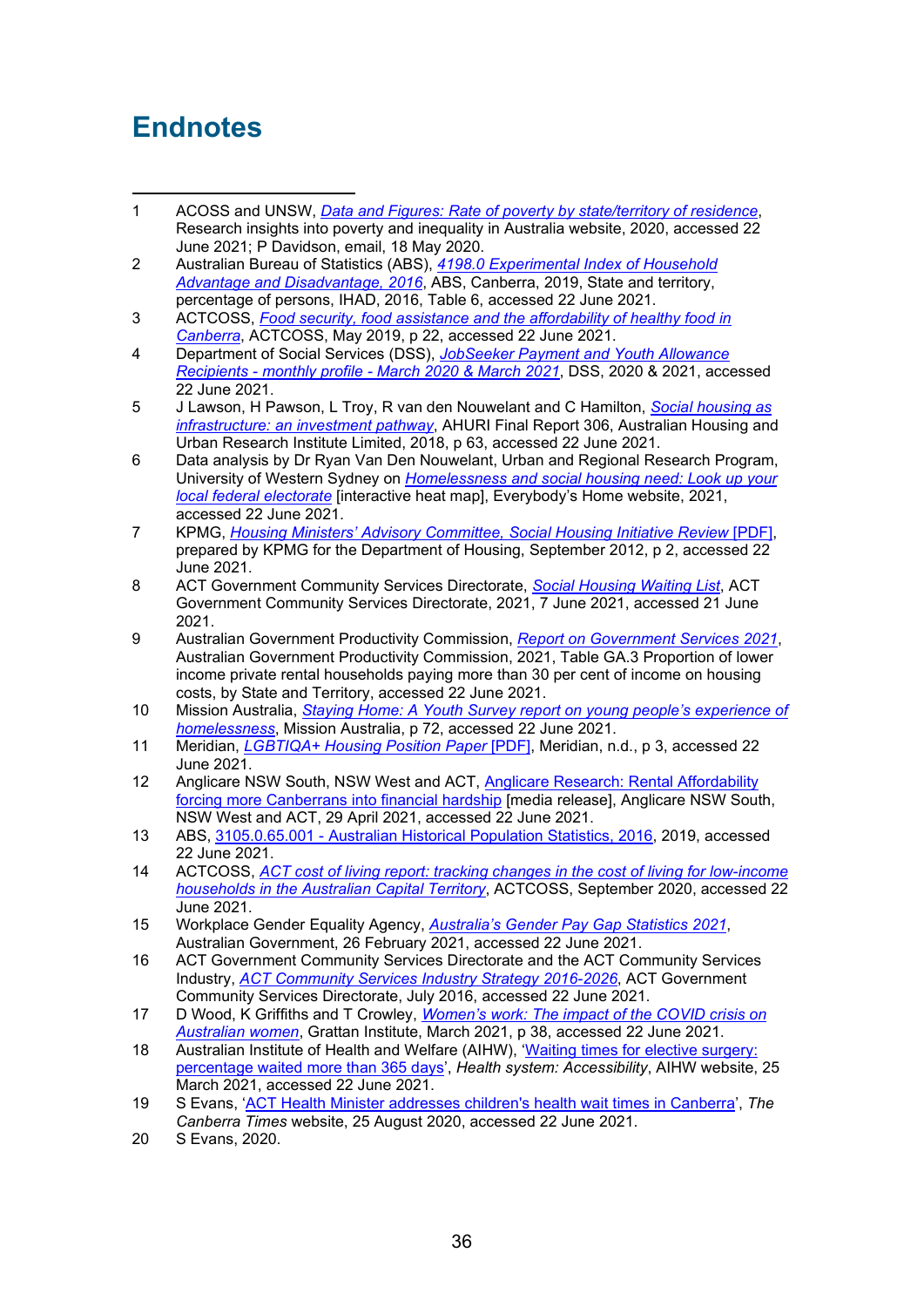- <span id="page-36-0"></span>21 SL Ettner et al., 'Benefit-Cost in the California treatment outcome project: Does substance abuse treatment "pay for itself"?', *Health Services Research*, 2006, 41:192- 213.
- <span id="page-36-1"></span>22 Alcohol Tobacco and Other Drug Association ACT (ATODA), *Service Users' Satisfaction and Outcomes Survey 2018: a census of people accessing specialist alcohol and other drug services in the ACT*, ATODA Monograph Series, No 9, ATODA, 2020.
- <span id="page-36-2"></span>23 AIHW, *[Alcohol, tobacco & other drugs in Australia](https://www.aihw.gov.au/reports/alcohol/alcohol-tobacco-other-drugs-australia/contents/about)*, Cat. No. PHE 221, AIHW, 2021, accessed 25 May 2021.
- <span id="page-36-3"></span>24 AIHW, *Alcohol, tobacco & other drugs in Australia*, 2021.
- <span id="page-36-4"></span>25 ACT Inspector of Correctional Services, *Healthy Prison Review of the Alexander Maconochie Centre 2019*, ACT Inspector of Correctional Services, 2019.
- <span id="page-36-5"></span>26 ACT Inspector of Correctional Services, *Healthy Prison Review*, 2019.
- <span id="page-36-6"></span>27 ACT Inspector of Correctional Services, *Healthy Prison Review*, 2019.
- <span id="page-36-7"></span>28 ACT Government, *[Mental health conditions -](https://www.health.act.gov.au/about-our-health-system/data-and-publications/healthstats/statistics-and-indicators/mental-health) adults* [interactive chart]*,* ACT Health website, 2019, accessed 22 June 2021.
- <span id="page-36-8"></span>29 ACT Government, *Mental health conditions - adults*, 2019.
- <span id="page-36-9"></span>30 PWC Consulting Australia, *[The cost of perinatal depression and anxiety in Australia](https://www.perinatalwellbeingcentre.org.au/Handlers/Download.ashx?IDMF=53aab8d3-c748-4818-abab-32a58d3c510f)* [\[PDF\],](https://www.perinatalwellbeingcentre.org.au/Handlers/Download.ashx?IDMF=53aab8d3-c748-4818-abab-32a58d3c510f) Report prepared by PwC Consulting Australia for Gidget Foundation Australia, Perinatal Wellbeing Centre, PANDA and Peach Tree, November 2019, p 4, accessed 22 June 2021.
- <span id="page-36-10"></span>31 AIHW, *[Aboriginal and Torres Strait Islander people: a focus report](https://www.aihw.gov.au/reports/housing-assistance/indigenous-people-focus-housing-homelessness/data) on housing and [homelessness](https://www.aihw.gov.au/reports/housing-assistance/indigenous-people-focus-housing-homelessness/data)*, AIHW, 2019, [accessed](https://www.aihw.gov.au/reports/housing-assistance/indigenous-people-focus-housing-homelessness/data) 22 June 2021.
- <span id="page-36-11"></span>32 ABS, *[Prisoners in Australia](https://www.abs.gov.au/statistics/people/crime-and-justice/prisoners-australia/latest-release)*, ABS, Canberra, 3 December 2020, Table 15, accessed 25 May 2021.
- <span id="page-36-12"></span>33 ABS, *Prisoners in Australia*, 3 December 2020, Table 40.
- <span id="page-36-13"></span>34 Australian Government Productivity Commission, *[Report on Government Services 2021:](https://www.pc.gov.au/research/ongoing/report-on-government-services/2021/community-services/youth-justice)  17 [Youth justice](https://www.pc.gov.au/research/ongoing/report-on-government-services/2021/community-services/youth-justice) services*, Australian Government Productivity Commission, 20 January 2021, accessed 25 May 2021.
- <span id="page-36-14"></span>35 Australian Government Productivity Commission*, [Report on Government Services 2021:](https://www.pc.gov.au/research/ongoing/report-on-government-services/2021/community-services/child-protection)  [16 Child protection services](https://www.pc.gov.au/research/ongoing/report-on-government-services/2021/community-services/child-protection)*, Australian Government Productivity Commission, 20 January 2021, Table 16A.2, accessed 3 June 2021.
- <span id="page-36-15"></span>36 Australian Government Productivity Commission*, Report on Government Services 2021: 16 Child protection services*, 2021.
- <span id="page-36-16"></span>37 Australian Government Productivity Commission*, Report on Government Services 2021: 16 Child protection services*, 2021.
- <span id="page-36-17"></span>38 ACOSS and UNSW, *[Data and Figures: Rate of poverty by state/territory of residence](http://povertyandinequality.acoss.org.au/poverty/rate-of-poverty-by-state-territory-of-residence-of-people/)*, Research insights into poverty and inequality in Australia website, 2020, accessed 22 June 2021; P Davidson, email, 18 May 2020.
- <span id="page-36-18"></span>39 ABS, *4198.0 [Experimental Index of Household Advantage and Disadvantage, 2016,](https://www.abs.gov.au/statistics/people/housing/experimental-index-household-advantage-and-disadvantage/latest-release)* ABS, 2019, 'State and territory, percentage of persons, IHAD 2016' [XLS], Table 6, accessed 22 June 2021.
- <span id="page-36-19"></span>40 ACTCOSS, *[Food security, food assistance and the affordability of healthy food in](https://www.actcoss.org.au/publications/advocacy-publications/report-food-security-food-assistance-and-affordability-healthy)  [Canberra](https://www.actcoss.org.au/publications/advocacy-publications/report-food-security-food-assistance-and-affordability-healthy)*, ACTCOSS, May 2019, p 22, accessed 22 June 2021.
- <span id="page-36-20"></span>41 Department of Social Services, *[JobSeeker Payment and Youth Allowance Recipients](https://data.gov.au/data/dataset/jobseeker-payment-and-youth-allowance-recipients-monthly-profile)  monthly profile - [March 2020 & March 2021](https://data.gov.au/data/dataset/jobseeker-payment-and-youth-allowance-recipients-monthly-profile)*, DSS, 2020 & 2021, accessed 22 June 2021.
- <span id="page-36-21"></span>42 Anglicare Australia, *[Rental Affordability Snapshot:](https://anglicare-ras.com/the-findings/) National Report / April 2021*, Anglicare Australia, 2021, Table 1: Rental Affordability in ACT and Queanbeyan, analysed by household type and percentage, unpublished data provided by Anglicare Australia.
- <span id="page-36-22"></span>43 ABS, *4130.0 - [Housing Occupancy and Costs, 2017-18](https://www.abs.gov.au/ausstats/abs@.nsf/mf/4130.0)*, ABS, 2019, Table 21.1, accessed 22 June 2021.
- <span id="page-36-23"></span>44 ACTCOSS, *[ACT cost of living report: tracking changes in the cost of living for low-income](https://www.actcoss.org.au/publications/advocacy-publications/act-cost-living-report-2020)  [households in the Australian Capital Territory](https://www.actcoss.org.au/publications/advocacy-publications/act-cost-living-report-2020)*, ACTCOSS, 2020, accessed 22 June 2021.
- <span id="page-36-24"></span>45 M Paterson, P Leslie and M Taylor, *[2019 ACT Gambling Survey](https://csrm.cass.anu.edu.au/centres/cgr/2019-act-gambling-survey)*, Australian National University Centre for Gambling Research, 2019, p 50, accessed 22 June 2021.
- <span id="page-36-25"></span>46 M Paterson, P Leslie and M Taylor, *2019 ACT Gambling Survey*, 2019, p 103.
- <span id="page-36-26"></span>47 ABS, *4430.0 - [Disability, Ageing and Carers, Australia: Summary of Findings, 2018](https://www.abs.gov.au/ausstats/abs@.nsf/Latestproducts/4430.0Main%20Features52018)*, ABS, 2019, accessed 22 June 2021.
- <span id="page-36-27"></span>48 AIHW, *[Health of people with disability](https://www.aihw.gov.au/reports/australias-health/health-of-people-with-disability)*, AIHW, 2020, accessed 22 June 2021.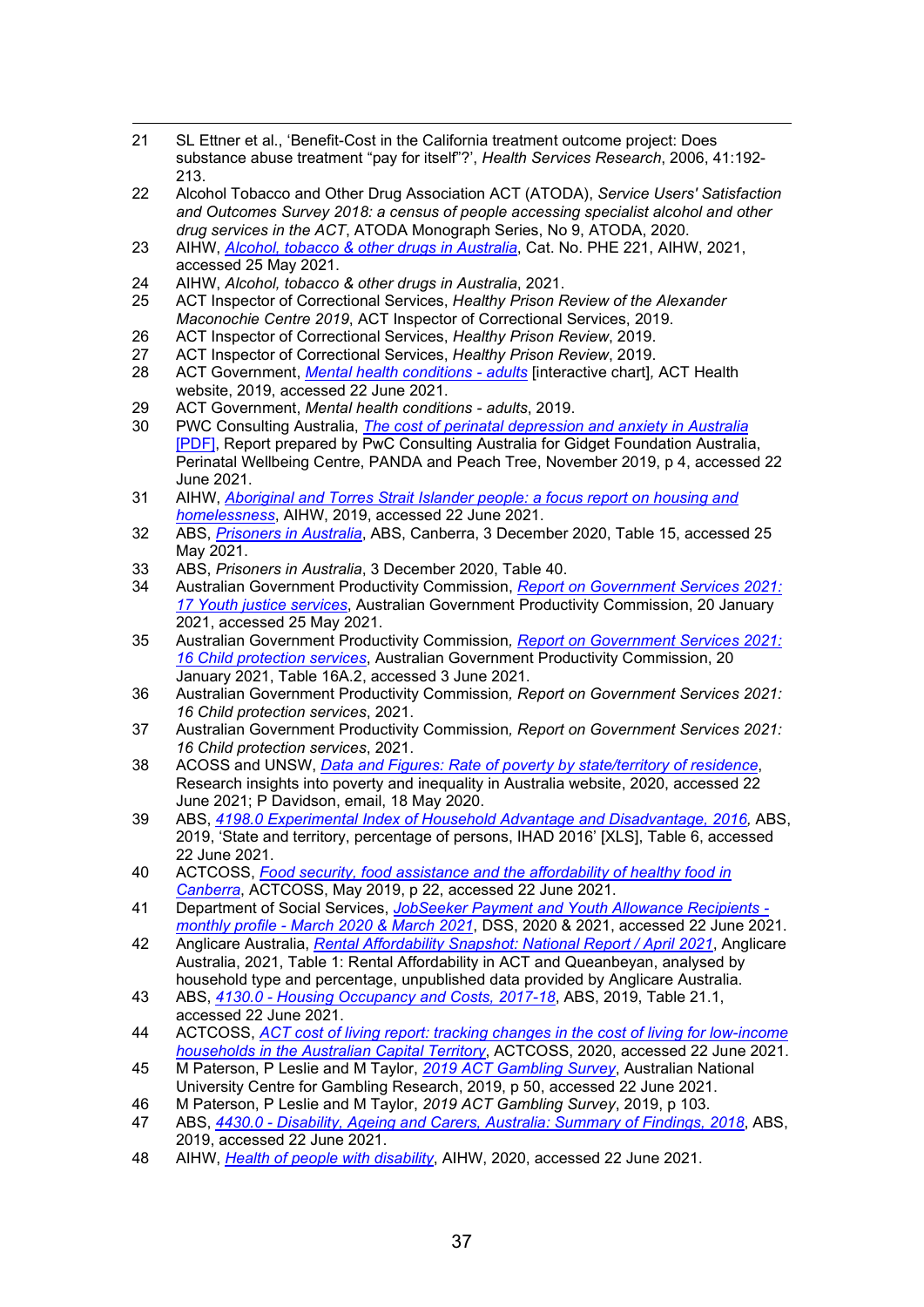- <span id="page-37-0"></span>49 ACT Government, *[Population Ageing in the ACT: Issues and Analysis](http://www.cmd.act.gov.au/__data/assets/pdf_file/0019/154162/population-ageing-ACT.pdf)* [PDF], ACT Government, 2010, accessed 22 June 2021.
- <span id="page-37-1"></span>50 AIHW, *[People with disability in Australia](https://www.aihw.gov.au/reports/disability/people-with-disability-in-australia/contents/justice-and-safety/violence-against-people-with-disability)*, AIHW, 2020, accessed 22 June 2021.
- <span id="page-37-2"></span>51 AIHW, *People with disability in Australia*, 2020.
- <span id="page-37-3"></span>52 ABS, *[Disability, Ageing and Carers, Australia: Summary of Findings,](https://www.abs.gov.au/statistics/health/disability/disability-ageing-and-carers-australia-summary-findings/latest-release) 2018*, ABS, 2019, accessed 23 June 2021.
- <span id="page-37-4"></span>53 ABS, *Disability, Ageing and Carers, Australia: Summary of Findings, 2018*, 2019.
- <span id="page-37-6"></span><span id="page-37-5"></span>54 ABS, *Disability, Ageing and Carers, Australia: Summary of Findings, 2018*, 2019.
- 55 N Islam and J Winkel, *[Climate change and social inequality](https://www.un.org/en/desa/climate-change-and-social-inequality)*, DESA Working Paper No. 152, United Nations Department of Economic and Social Affairs, October 2017, accessed 22 June 2021.
- <span id="page-37-7"></span>56 J Schirmer and B Yabsley, *[Living well with a changing climate: findings of the 2018 ACT](https://www.environment.act.gov.au/__data/assets/pdf_file/0019/1316521/Longitudinal-Survey-ACT-Resilience-to-Climate-Change-Report.pdf)  [Longitudinal Survey on Climate Change](https://www.environment.act.gov.au/__data/assets/pdf_file/0019/1316521/Longitudinal-Survey-ACT-Resilience-to-Climate-Change-Report.pdf)*, University of Canberra Health Research Institute, July 2018, accessed 22 June 2021.
- <span id="page-37-8"></span>57 ACOSS, Brotherhood of St Laurence and ANU Centre for Social Research and Methods, *[Energy stressed in Australia](https://www.acoss.org.au/wp-content/uploads/2018/10/Energy-Stressed-in-Australia.pdf)*, ACOSS, 2018, pp 4-6, accessed 22 June 2021.
- <span id="page-37-9"></span>58 ACTCOSS, *[ACT cost of living report: tracking changes in the cost of living for low-income](https://www.actcoss.org.au/publications/advocacy-publications/act-cost-living-report-2020)  [households in the Australian Capital Territory](https://www.actcoss.org.au/publications/advocacy-publications/act-cost-living-report-2020)*, ACTCOSS, 2020, accessed 22 June 2021.
- <span id="page-37-10"></span>59 Australian Energy Regulator (AER), *[Statement of reasons: Evoenergy's Annual Pricing](https://www.aer.gov.au/networks-pipelines/determinations-access-arrangements/pricing-proposals-tariffs/evoenergy-annual-pricing-2021-22#:%7E:text=On%207%20May%202021%2C%20the,Evoenergy%20%2D%20Determination%202019%2D24.)  [Proposal](https://www.aer.gov.au/networks-pipelines/determinations-access-arrangements/pricing-proposals-tariffs/evoenergy-annual-pricing-2021-22#:%7E:text=On%207%20May%202021%2C%20the,Evoenergy%20%2D%20Determination%202019%2D24.)*, AER, May 2021, accessed 22 June 2021.
- <span id="page-37-11"></span>60 ACT Government, *YourSay [Community Panel Electricity plan comparability survey](https://www.icrc.act.gov.au/energy/electricity/retail-electricity-prices-2020-24)*, ACT Government, 2020, accessed 22 June 2021.
- <span id="page-37-12"></span>61 ABS, *Prisoners in Australia*, 2020, Table 15.
- <span id="page-37-13"></span>62 ABS, *Prisoners in Australia*, 2020, Table 40.
- <span id="page-37-14"></span>63 ABS, *Prisoners in Australia*, 2020, Table15.
- <span id="page-37-15"></span>64 ABS, *Prisoners in Australia*, 2020, Table 29.
- <span id="page-37-16"></span>65 Australian Government Productivity Commission, *[Report on Government Services 2021:](https://www.pc.gov.au/research/ongoing/report-on-government-services/2021/community-services/youth-justice)  [17 Youth justice](https://www.pc.gov.au/research/ongoing/report-on-government-services/2021/community-services/youth-justice) services*, Australian Government Productivity Commission, 20 January 2021, accessed 25 May.
- <span id="page-37-17"></span>66 National Justice Coalition, *[Kids do not belong in prison](https://changetherecord.org.au/RaiseTheAge)*, Change the Record website, 2015, accessed 25 May 2021.
- <span id="page-37-18"></span>67 ACT Inspector of Correctional Services, *Healthy Prison Review of the Alexander Maconochie Centre 2019*, ACT Inspector of Correctional Services, 2019.
- <span id="page-37-19"></span>68 Australian Government Productivity Commission, *[Report on Government Services](https://www.pc.gov.au/research/ongoing/report-on-government-services/2020/community-services/child-protection) 2020: [16 Child protection services](https://www.pc.gov.au/research/ongoing/report-on-government-services/2020/community-services/child-protection)*, Australian Government Productivity Commission 2020, accessed 25 May 2021.
- <span id="page-37-20"></span>69 Australian Coalition for Inclusive Education, *[Driving change: A roadmap for achieving](https://acie105204494.files.wordpress.com/2021/02/acie-roadmap-final-11-feb-2021.pdf)  [inclusive education in](https://acie105204494.files.wordpress.com/2021/02/acie-roadmap-final-11-feb-2021.pdf) Australia*, Australian Coalition for Inclusive Education, 2021, accessed 4 June 2021.
- <span id="page-37-21"></span>70 ACT Inspector of Correctional Services, *[Healthy Centre Review of Bimberi Youth Justice](https://www.ics.act.gov.au/reports-and-publications/healthy-prison-reviews/healthy-prison-reviews/healthy-centre-review-of-bimberi-youth-justice-centre)  [Centre 2020](https://www.ics.act.gov.au/reports-and-publications/healthy-prison-reviews/healthy-prison-reviews/healthy-centre-review-of-bimberi-youth-justice-centre)*, ACT Inspector of Correctional Services, 2021, pp 76.
- <span id="page-37-22"></span>71 Women's Centre for Health Matters, *[Submission to the Standing Committee on Justice](https://www.wchm.org.au/wp-content/uploads/2017/11/WCHM-Submission-to-the-Standing-Committee-on-Justice-and-Community-Safety-Inquiry-into-Domestic-and-Family-Violence.pdf.)  [and Community Safety Inquiry into Domestic and Family Violence –](https://www.wchm.org.au/wp-content/uploads/2017/11/WCHM-Submission-to-the-Standing-Committee-on-Justice-and-Community-Safety-Inquiry-into-Domestic-and-Family-Violence.pdf.) Policy approaches [and responses](https://www.wchm.org.au/wp-content/uploads/2017/11/WCHM-Submission-to-the-Standing-Committee-on-Justice-and-Community-Safety-Inquiry-into-Domestic-and-Family-Violence.pdf.)* [PDF], Women's Centre for Health Matters, 2017, p 3, accessed 1 June 2021.
- <span id="page-37-23"></span>72 Women's Centre for Health Matters, *Submission to the Standing Committee on Justice and Community Safety Inquiry into Domestic and Family Violence – Policy approaches and responses*, 2017, p 4.
- <span id="page-37-24"></span>73 Women With Disabilities ACT, *[Submission to Discussion Paper:](https://www.wwdact.org.au/wp-content/uploads/2018/04/20170922_Ad_DFV-Submission.pdf) Domestice and Family Violence – [Policy Approaches and Response](https://www.wwdact.org.au/wp-content/uploads/2018/04/20170922_Ad_DFV-Submission.pdf)* [PDF], Women With Disabilities ACT, 2017, accessed 1 June 2021.
- <span id="page-37-25"></span>74 LGBTIQ+ Health Australia, *[Snapshot of mental health and suicide prevention statistics for](https://d3n8a8pro7vhmx.cloudfront.net/lgbtihealth/pages/549/attachments/original/1620871703/2021_Snapshot_of_Mental_Health2.pdf?1620871703)  [LGBTIQ+ people](https://d3n8a8pro7vhmx.cloudfront.net/lgbtihealth/pages/549/attachments/original/1620871703/2021_Snapshot_of_Mental_Health2.pdf?1620871703)*, LGBTIQ+ Health Australia, 2021, accessed 26 May 2021.
- <span id="page-37-26"></span>75 A Hill, A Lyons, J Jones et al., *Writing Themselves In 4: The health and wellbeing of LGBTQA+ young people in Australia*, Australian Capital Territory summary report, Australian Research Centre in Sex, Health & Society, La Trobe University Monograph series no. 125, 2021.
- <span id="page-37-27"></span>76 A Hill et al., *Writing Themselves in 4*, 2021.